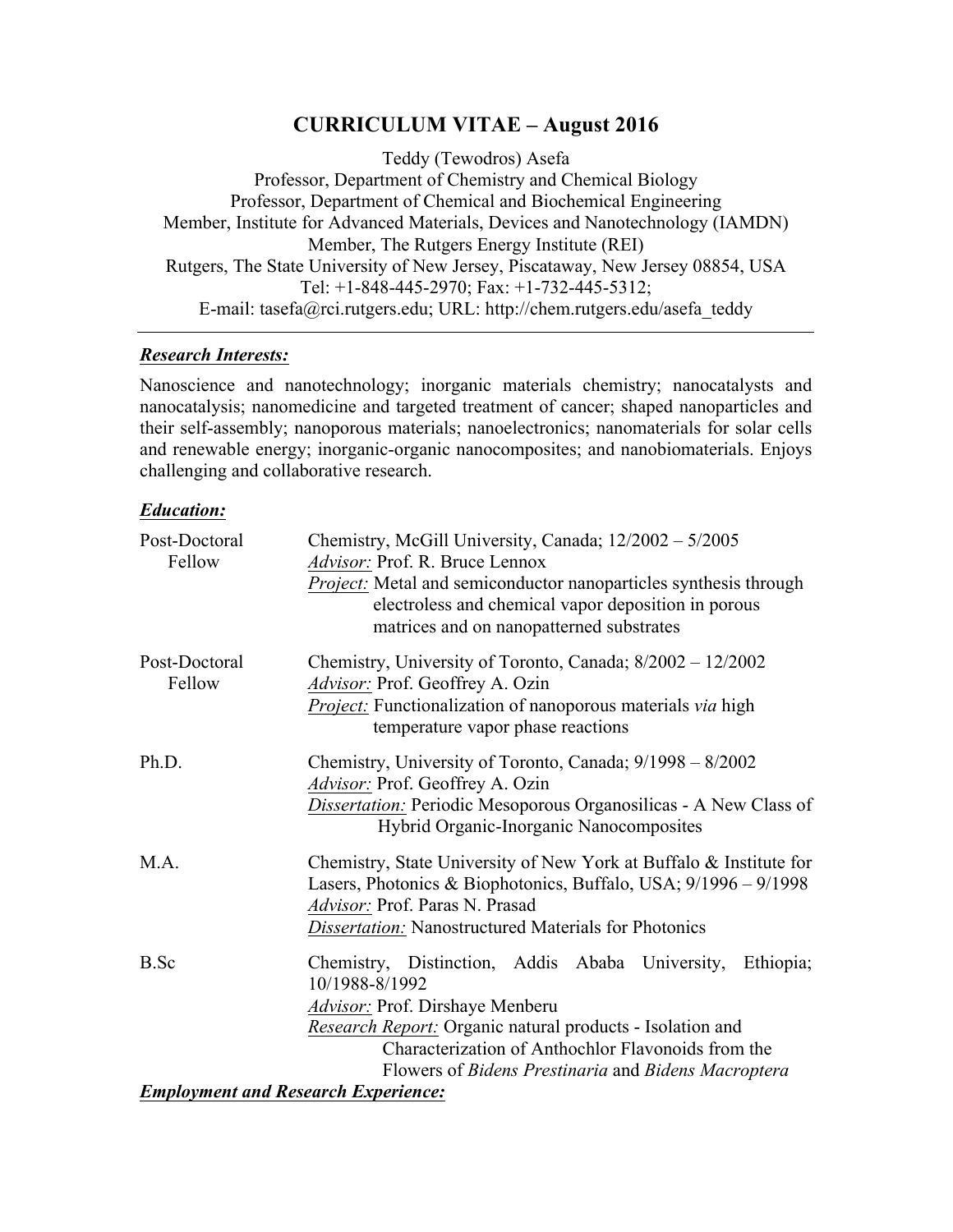| $07/2015 - Date$    | - Professor, Department of Chemistry and Chemical Biology,<br>Rutgers, The State University of New Jersey at New Brunswick |
|---------------------|----------------------------------------------------------------------------------------------------------------------------|
| $07/2015 - Date$    | - Professor, Department of Chemical and Biochemical Engineering,                                                           |
|                     | Rutgers, The State University of New Jersey at New Brunswick                                                               |
| $10/2014 - 12/2014$ | - Visiting Professor, Department of Chemistry, Kyoto University,                                                           |
|                     | Kyoto, Japan                                                                                                               |
| $10/2014 - 12/2017$ | - Visiting Professor, Department of Chemistry, Maringá State                                                               |
|                     | University, Maringá, Paraná, Brazil, 2014-2017                                                                             |
| $09/2009 - 06/2015$ | - Associate Professor of Chemistry and Chemical Biology,                                                                   |
|                     | Rutgers, The State University of New Jersey at New Brunswick                                                               |
| $09/2009 - 06/2015$ | - Associate Professor of Chemical and Biochemical Engineering,                                                             |
|                     | Rutgers, The State University of New Jersey at New Brunswick                                                               |
| 06/2015             | - International Advisory Board Member, International Workshop                                                              |
|                     | on Graphene and $C_3N_4$ -based Photocatalysts, Wuhan University                                                           |
|                     | of Technology, Wuhan, China                                                                                                |
| 06/2014             | - International Advisory Board Member, International Nanoporous                                                            |
|                     | Symposium, Canada.                                                                                                         |
| $09/2009 - Date$    | - Member, The Rutgers Institute for Materials, Devices, and                                                                |
|                     | Nanotechnology (IAMDN)                                                                                                     |
| $09/2009 - Date$    | - Member, The Rutgers Energy Institute (REI)                                                                               |
| $09/2009 - Date$    | - Member, The Rutgers Institute for Materials, Devices, and                                                                |
|                     | Nanotechnology (IAMDN)                                                                                                     |
| $12/2009 - Date$    | - Interim Director, The Rutgers Catalysis Research Center (RCRC)                                                           |
| $03/2011 - 2012$    | - Vice-President, Sigma Xi Rutgers Chapter for Faculty and                                                                 |
|                     | Professional Engineers                                                                                                     |
| $06/2005 - 08/2009$ | - Assistant Professor of Chemistry, Syracuse University                                                                    |
| $07/2007 - 08/2009$ | - Assistant Professor of Biochemistry, Syracuse University                                                                 |
| $01/2007 - 08/2009$ | - Member of the Syracuse Biomaterials Institute (SBI)                                                                      |
| $10/2003 - 11/2004$ | - Guest Lecturer in Nanoscience and Nanotechnology course,                                                                 |
|                     | McGill University, Montreal, Canada (two years)                                                                            |
| $09/2003 - 10/2003$ | - Guest Lecturer in Supramolecular Self-assembly course,                                                                   |
|                     | Concordia University, Canada                                                                                               |
| $11/2004 - 11/2004$ | - Judged Graduate Presentations, Chemistry and Biochemistry<br>Graduate Research Conference, Concordia University, Canada  |
| $09/1998 - 08/2002$ | - Teaching Assistant, University of Toronto, Canada;                                                                       |
|                     | General Chemistry and Introductory Physical Chemistry                                                                      |
|                     | - Research Assistant, University of Toronto, Canada                                                                        |
|                     | Organosilanes synthesis, nanoporous organic-inorganic hybrid                                                               |
|                     | materials, supramolecular self-assembly, catalysis, etc.                                                                   |
| $08/1996 - 09/1998$ | - Research Assistant, State University of New York at Buffalo and                                                          |
|                     | Institute for Lasers, Photonics and Biophotonics, Buffalo, USA;                                                            |
| $09/1992 - 08/1996$ | - Assistant Lecturer and Graduate Teaching Assistant, Basic                                                                |
|                     | Sciences Department, Debub University, Awassa, Ethiopia                                                                    |
| $09/1991 - 06/1992$ | - Chemistry Tutor, Addis Ababa University, Ethiopia;                                                                       |
|                     | - Undergraduate Research Assistant: Natural products                                                                       |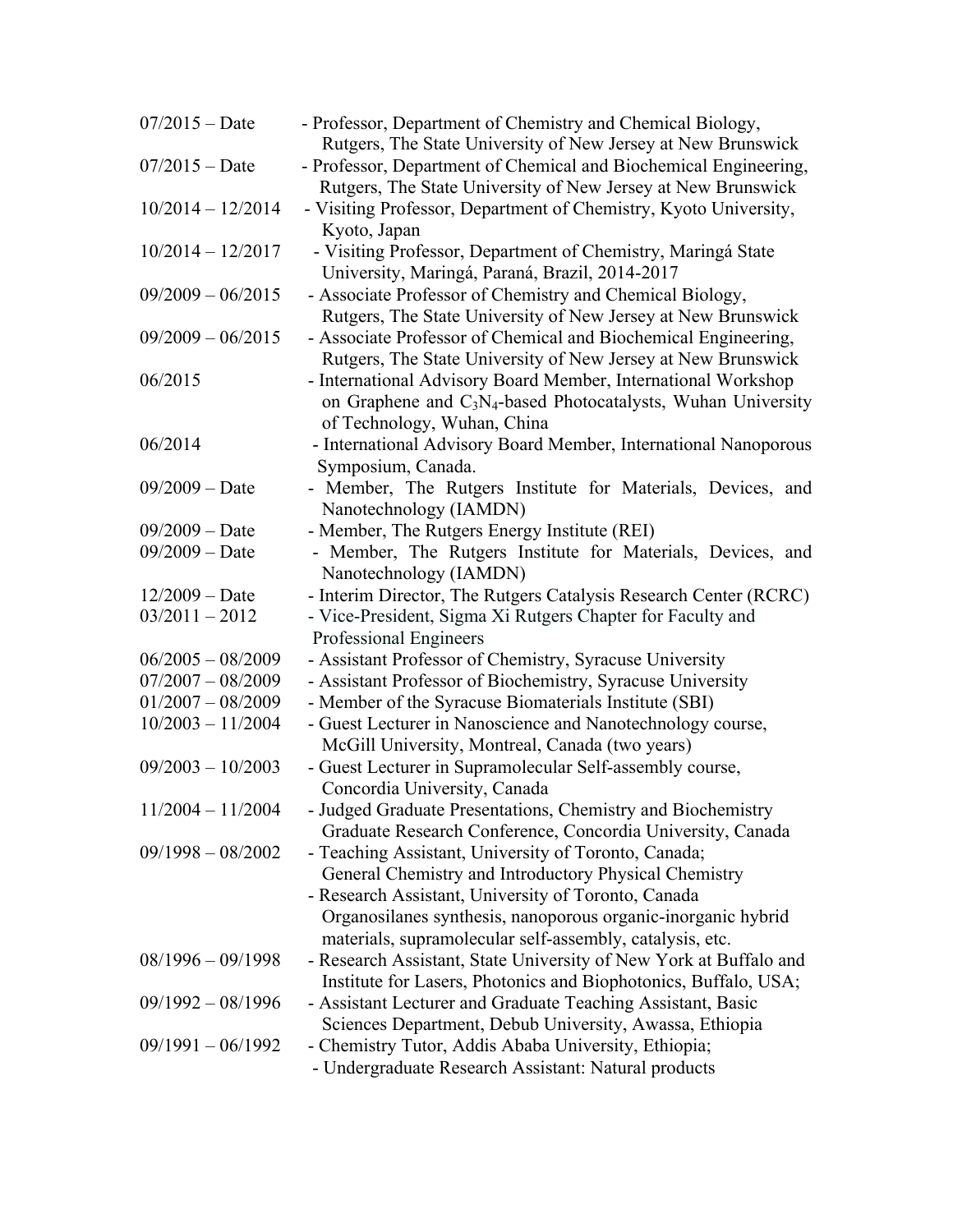## *Professional Societies and Service:*

| $2009 -$ Present | Interim Director, The Rutgers Catalysis Research Center (RCRC)     |
|------------------|--------------------------------------------------------------------|
| $2007 -$ Present | Advisory Board Member,<br>International<br>Symposiums<br>on        |
|                  | Nanoporous Materials.                                              |
| $2009 -$ Present | Member, Catalysis Society of Metropolitan New York (CSMNY)         |
| $2006 - 2009$    | Advisory Board Member, Journal ChemTracts – Inorg. Chem.           |
| October 2010     | Invited Annual Oversight Reviewer of the NIST/NSF Center for       |
|                  | High Resolution Neutron Scattering (CHRNS) facility at NIST        |
|                  | Campus, Gaithersburg, MD.                                          |
| September 2010   | Invited Participant, NSF Ceramic Materials Principal Investigator  |
|                  | Workshop, National Science Foundation, Washington, DC.             |
| August 2010      | Invited Panelist, Fulbright Fellowship Selection Committee,        |
|                  | Institute for International Education (IIE), New York City, NY.    |
| August 2010      | Invited Panelist, SBIR Program, Nanotechnology, Environmental      |
|                  | Protection Agency (EPA), Washington, DC.                           |
|                  | Panelist, STAR Program, Environmental Protection Agency            |
| <b>July 2010</b> | (EPA), Washington, DC.                                             |
| May 2010         | Reviewer of Tenure Packet for National Central University of       |
|                  |                                                                    |
|                  | Taiwan, Taipei, Taiwan.                                            |
| April 2010       | Invited Panelist, SBIR Program, National Science Foundation,       |
|                  | Washington, DC.                                                    |
| October 2009     | Invited Panelist, SBIR Program, Nanotechnology, Environmental      |
|                  | Protection Agency (EPA), Washington, DC.                           |
| November 2008    | Invited Panelist, Small Business Innovation Research (SBIR),       |
|                  | Environmental Protection<br>Nanotechnology,<br>Agency (EPA),       |
|                  | Washington, DC.                                                    |
| March 2008       | Panelist Member, Materials World Network, Division of Materials    |
|                  | Research, National Science Foundation (NSF), Washington, DC.       |
| April 2008       | Panelist, Joint NSF-DFG, Materials World Network (MWN),            |
|                  | Bonn, Germany (One of the three participants from the US).         |
| November 2008    | Panelist, CAREER Proposals, Solid State and Materials Chemistry,   |
|                  | National Science Foundation, Washington, DC.                       |
| August 2007      | Panelist, Nanotechnology, Environmental Protection Agency          |
|                  | (EPA), Washington, DC.                                             |
| August 2006      | Panelist, Small Business Innovation Research (SBIR),               |
|                  | Nanotechnology,<br>Environmental<br>Protection<br>Agency<br>(EPA), |
|                  | Washington, DC.                                                    |
| 1999–Present     | Member, American Chemical Society (ACS).                           |
| 2000-2002        | Member, Materials Research Society (MRS).                          |
| 2010–Present     | Member, American Ceramics Society (ACerS).                         |
| 2000-2002        | Organizer, University of Toronto, Chemistry Soccer Team.           |
| 2003-2005        | Member, McGill University, Chemistry Soccer Team.                  |
| 2001-Present     | Member, Association for Higher Education and Development           |
|                  | (FANA, AHEAD, Ethiopian Canadian Scientists for helping            |
|                  | higher education in Ethiopia).                                     |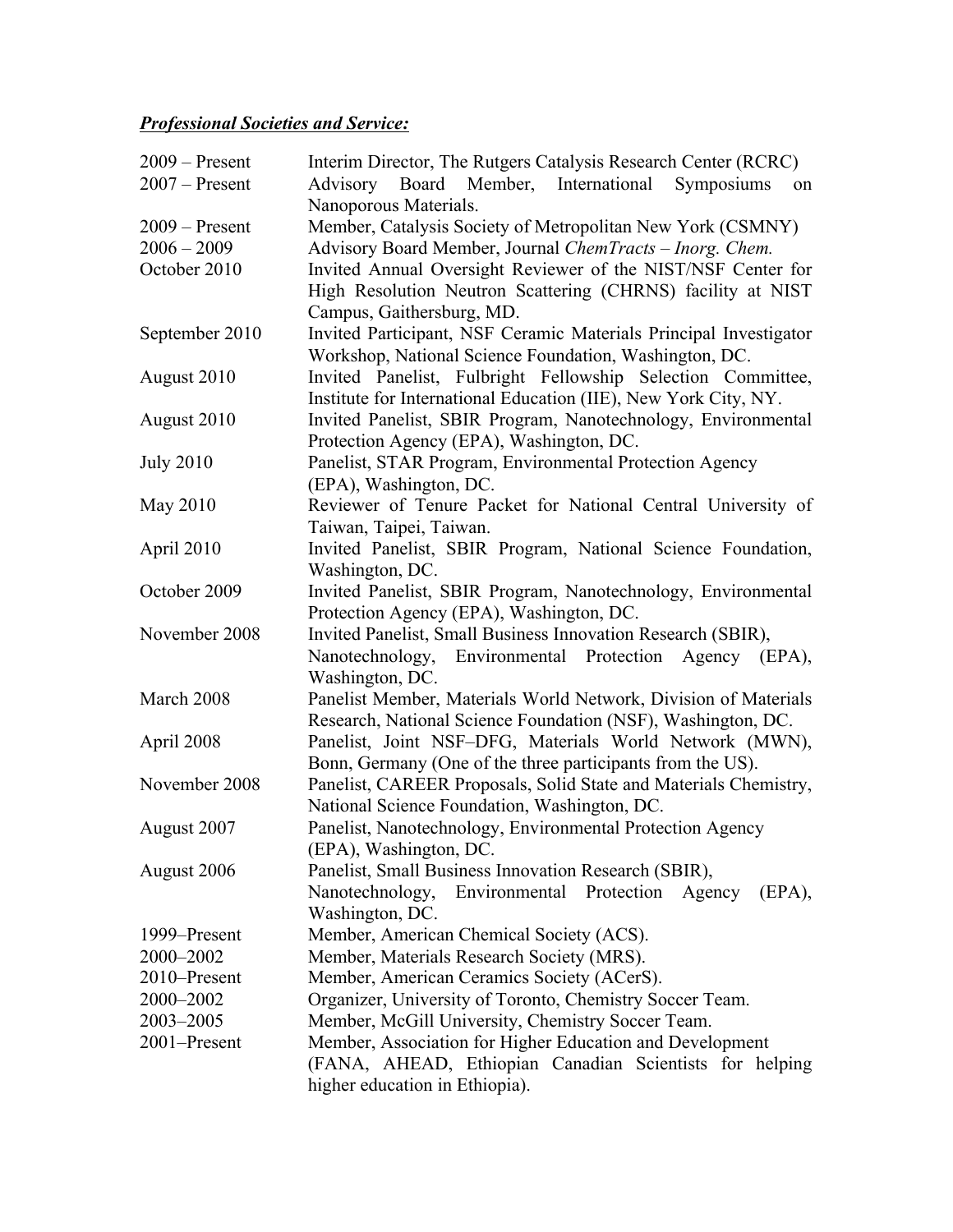## *Awards and Fellowships:*

- Promotion to Full Professor, Department of Chemistry and Chemical Biology (School of Arts and Sciences) and Department of Chemical and Biochemical Engineering (School) of Engineering), Rutgers University at New Brunswick, July 2015.
- Swiss National Science Foundation Fellowship for Visiting Professorship at ETH Zürich, Zürich, Switzerland, 2015.
- CNPq Science Without Borders Fellowships for Visiting Professorship, Brazil, 2014-2017.
- NSF grant from the National Science Foundation, 2015-2018.
- Visiting Professorship, Department of Chemistry, Kyoto University, Fall 2014.
- Rutgers Board of Trustees Research Fellowships for Scholarly Excellence, 2012.
- NSF Special Creativity Award with from the National Science Foundation, 2011-2013.
- NSF Grant from the National Science Foundation Environmental Health and Safety of Nanotechnology (NanoEHS) Program in the Chemical, Environmental, Bioengineering, and Transport Systems (CBET) Division,  $2011 - 2014$ .
- NSF-DMR, American Competitiveness and Innovation (ACI) Fellow, One of the 10 Awardees for 2010.
- NSF CAREER Award, 2007–2012.
- NSF Grant, Division of Materials Research (DMR), 2008–2011.
- Two Awards, Collaborative Activities for Research and Technology Innovation (CARTI) Grants, Syracuse Center of Excellence in Environmental and Energy Systems (Syracuse CoE), 2007–2009.
- Grant, Empire State Development Corporation, 2007–2009.
- Instrumentation Grant, National Science Foundation, 2007–2008.
- Fulbright Scholar, 1996 1998, University of Delaware, USA and State University of New York at Buffalo, USA.
- Dean's List, B.Sc., 1992, Addis Ababa University, Ethiopia.
- Distinction Graduate and First Rank, 1992, Chemistry Department, Addis Ababa University, Ethiopia.
- Teaching / Research Assistantships, 1996 1998, Chemistry Department, State University of New York at Buffalo, USA.
- Teaching / Research Assistantships, 1998-2002, Chemistry Department, University of Toronto, Canada.
- University of Toronto Open Fellowships, 1999 2002, Chemistry Department, University of Toronto, Toronto, Canada.

# *Book, Publications, Book Chapters, and Patents:*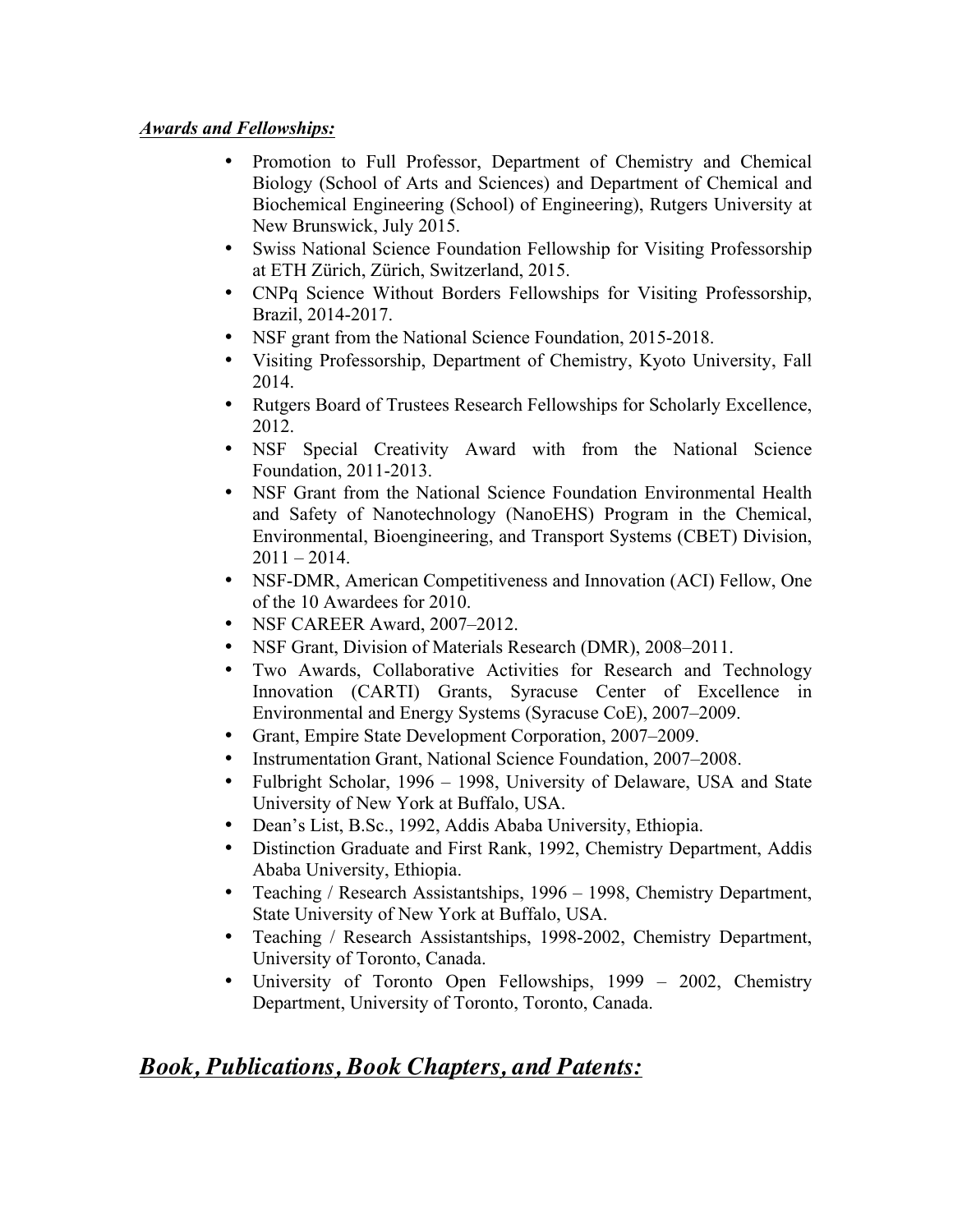# **Total Citations: > 7200+; h-Index = 40**

## *Book*

1. "Nanocatalysis: Synthesis and Applications" ~736 pages, Edited by Vivek Polshettiwar and Tewodros Asefa, John Wiley & Sons, Inc., **2013**. ISBN: 978-1- 118-14886-0. Released July 2013:

http://www.wiley.com/WileyCDA/WileyTitle/productCd-111814886X.html

## *Book Chapters*

- (8) Asefa, T.\*; Dubovoy, V. "Ordered Mesoporous/Nanoporous Inorganic Materials via Self-Assembly" Invited Book Chapter in Comprehensive Supramolecular Chemistry II, Elsevier Reference Module in Chemistry, Molecular Sciences and Chemical Engineering (Eds. Jerry Atwood, Colin Raston and Claire Byrne), Elsevier, **2016**, *Submitted*.
- (7) Asefa, T.; Huang, X. "Nanocatalysis: Catalysis by Nanomaterials" Invited Book Chapter in Handbook of Solid State Chemistry, (Ed. Andreas Stein), John Wiley and Sons, **2016**, *Accepted for Publication; In Press*.
- (6) Polshettiwar, V.\*; Asefa, T.\*; "Introduction to Nanocatalysis" Book Chapter In Nanocatalysis: Synthesis and Applications" (V. Polshettiwar, T. Asefa, eds.), John Wiley & Sons, Inc., **2013**, 1-10.
- (5) Asefa, T.\*; Biradar, A. V.; Das, S.; Sharma, K. K.; Silva, R. "Nanocatalysts for the Heck Coupling Reactions" 40 pages, Book Chapter in "Nanocatalysis: Synthesis and Applications" (V. Polshettiwar, T. Asefa, eds.), John Wiley & Sons, Inc., **2013**, 11-50.
- (4) Asefa, T.\*; Biradar, A. V.; Das, S.; Sharma, K. K. "Nanostructured Catalysts for the Henry, Aldol, and Knoevenagel Reactions" 30 pages, Book Chapter in "Nanocatalysis: Synthesis and Applications" (V. Polshettiwar, T. Asefa, eds.), John Wiley & Sons, Inc., **2013**, 221-250.
- (3) Asefa, T.\*; Anan, A.; Duncan, C. T.; Xie, Y. "Spherical & Anisotropic Non-Magnetic Core-shell Nanomaterials - Synthesis and Characterization" *Invited Book Chapter*  in a Book "Non Magnetic Bi-Metallic and Metal Oxide Nanomaterials for Life Sciences", Editor: Challa S. S. R. Kumar, Wiley-VCH, Volume 3, Chapter 9, **2009**, pp. 281-330.
- (2) Asefa, T.\*; Anan, A.; Duncan, C. T.; Xie, Y. "Functionalized Nanoporous and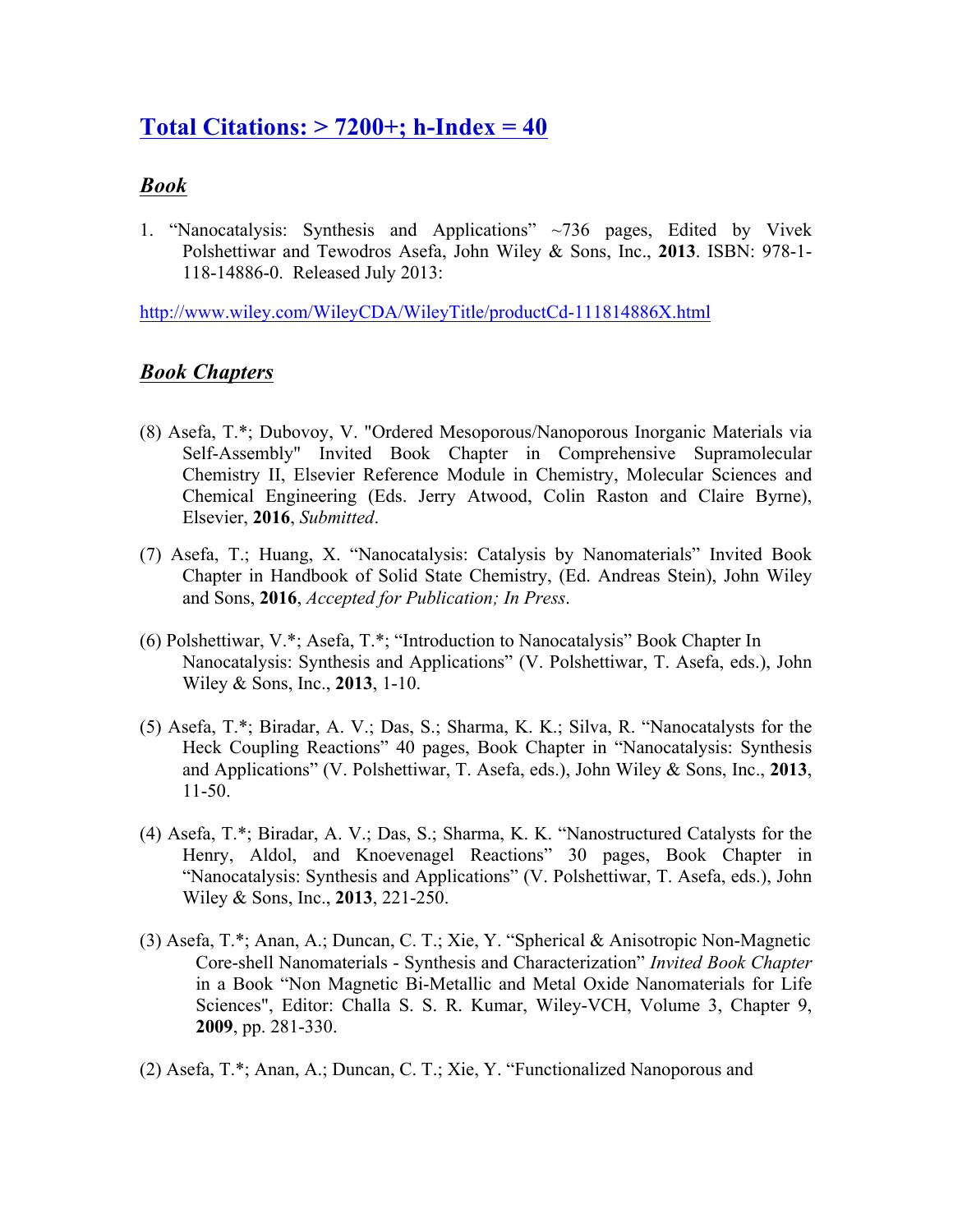Mesoporous Heterogeneous Catalysts – New Synthetic Strategies and Applications" *Invited Book Chapter* in a Book "Heterogeneous Catalysis Research Progress", Editor: Mathias B. Gunther, Nova Publishers, New York, Chapter 2, **2009**, pp. 81-110.

(1) Asefa, T.\*; Sharma, K. K.; Anan, A.; Vathyam, R.; Buckley, R. P.; Dam, H. M.; Xie, Y.; Quinlivan, S.; Wang, G.; Duncan, C. "Efficient and Selective Nanoporous Catalysts by Placing Multiple Site-Isolated Functional Groups on Mesoporous Materials" *Invited Book Chapter* In "Nanoporous Materials" (A. Sayari and M. Jaroniec, eds.), World Scientific Publ. Co., Singapore, **2008**, pp. 497-508.

## *Peer-Reviewed Publications*

#### **2016 (Published)**

- (136) Asefa, T.\* "Metal-Free and Noble Metal-Free Heteroatom-Doped Nanostructured Carbons as Prospective Sustainable Electrocatalysts" *Acc. Chem. Res.* **2016**, *Article ASAP Published:* DOI: 10.1021/acs.accounts.6b00317.
- (135) Koh, K.; Meng, Y.; Huang, X.; Zou, X.; Chhowalla, M.; Asefa, T.\* "N- and O-Doped Mesoporous Carbons Derived from Rice Grains: Efficient Metal-Free Electrocatalysts for Hydrazine Oxidation" *Chem. Commun*. **2016**, *Accepted for Publication, In Press*.
- (134) Asefa, T.\*; Dubovoy, V. "Ordered Mesoporous/Nanoporous Inorganic Materials via Self-Assembly" Invited Book Chapter in Comprehensive Supramolecular Chemistry II, Elsevier Reference Module in Chemistry, Molecular Sciences and Chemical Engineering (Eds. Jerry Atwood, Colin Raston and Claire Byrne), Elsevier, **2016**, *Submitted*.
- (133) Chen, H.; Yu, G.; Li, G.-D.; Xie, T.; Sun, Y.; Liu, J.; Li, H.; Huang, X.; Wang, D.; Asefa, T.\*; Chen, W.\*; Zou, X.\* "Unique Electronic Structure in a Porous Ga-In Bimetallic Oxide Nano-Photocatalyst with Atomically Thin Pore Walls" *Angew. Chem. Int. Ed.* **2016**, *55,* 11442–11446.
- (132) Landers, J.; Colon-Ortiz, J.; Zong, K.; Goswami, A.; Asefa, T.; Vishnyakov, A.; Neimark, A. V.\* "In Situ Growth and Characterization of Metal Oxide Nanoparticles Within Polyelectrolyte Membranes" *Angew. Chem. Int. Ed*. **2016**, *55*, 11522–11527.
- (131) Huang, X.; Zhou, L.-J.; Voiry, D.; Chhowalla, M.; Zou, X.\*; Asefa, T.\* "Monodisperse Mesoporous Carbon Nanoparticles from Polymer/Silica Self-Aggregates and Their Electrocatalytic Activities" *ACS Appl. Mater. Interfaces.* **2016**, *8*, 18891–18903.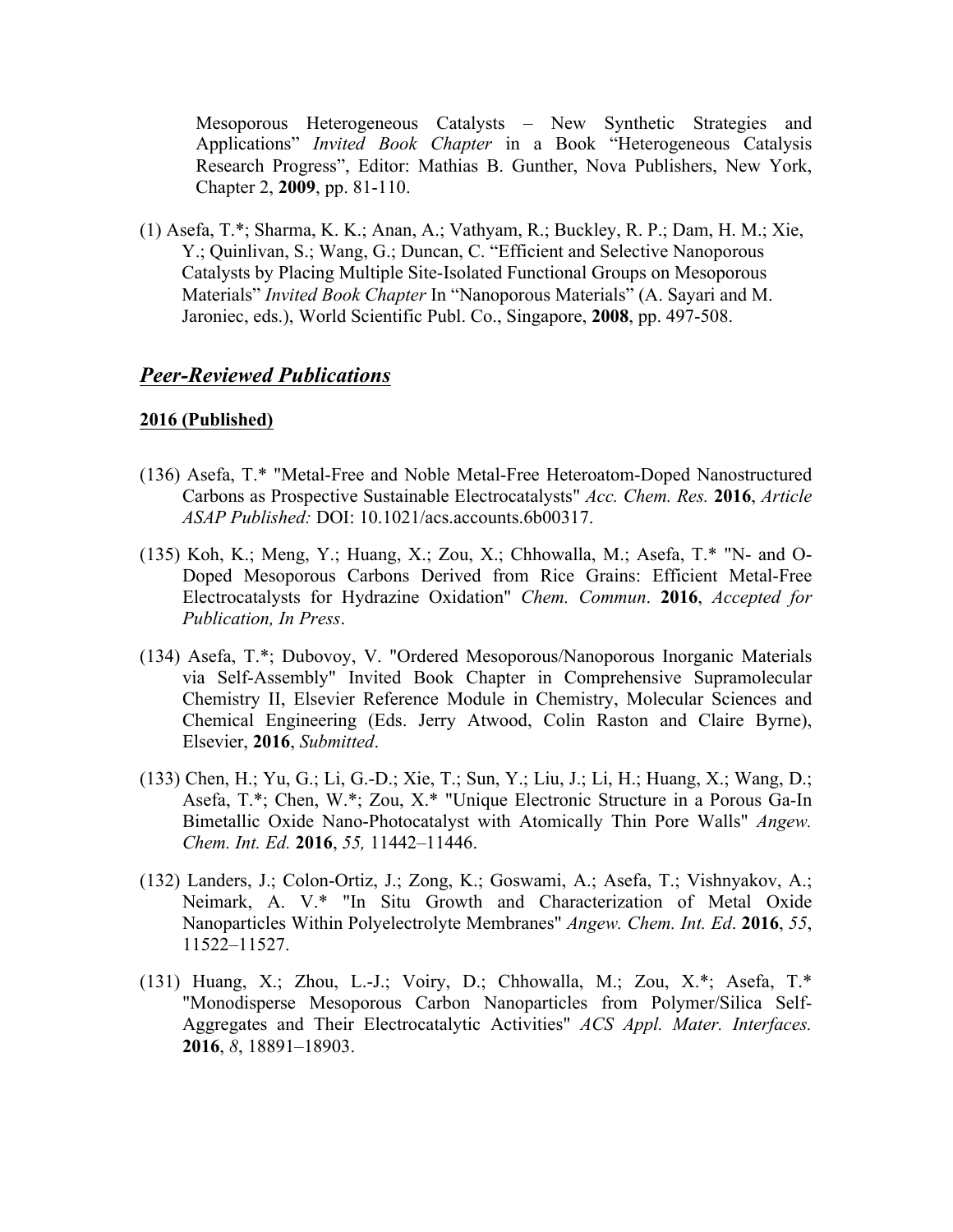- (130) Wu, Y.; Li, G.-D.; Yang, L.; Liu, Y.; Lian, X.; Asefa, T.\*; Zou, X.\* "Overall Water Splitting Catalyzed Efficiently by an Ultrathin Nanosheet-Built, Hollow  $Ni<sub>2</sub>S<sub>3</sub>$ -Based Electrocatalyst" *Adv. Funct. Mater*., **2016**, *26*, 4839–4847.
- (129) Asefa, T.; Huang, X. "Nanocatalysis: Catalysis by Nanomaterials" Invited Book Chapter in Handbook of Solid State Chemistry, (Ed. Andreas Stein), John Wiley and Sons, **2016**, *Accepted for Publication; In Press*.
- (128) Voiry, D.; Fullon, R.; Yang, J.; Silva, C. C. C.; Kappera, R.; Bozkurt, I.; Kaplan, D.; Lagos, M.; Batson, P.; Gupta, G.; Mohite, A.; Dong, L.; Er, D.; Shenoy, V.; Asefa, T.; Chhowalla, M. "The Role of Electronic Coupling between Substrate and 2D MoS2 Nanosheets on Electro-Catalytic Production of Hydrogen" *Nature Mater*., **2016**, *15*, 1003–1009.
- (127) Fragal, V. H.; Cellet, T. S. P.; Pereira, G. M.; Fragal, E. H.; Costa, M. A.; Nakamura, C. V.; Asefa, T.; Rubira, A. F.; Silva, R.\* "Ultrathin Layers of PVA and PAA and In Situ Formed Ag Nanoparticles as Versatile Antimicrobial Surfaces" *Int. J. Biol. Macromol*., **2016**, *91*, 329–337.
- (126) Huang, X.; Zhang, T.; Zou, X.; Tao, Z.\*; Asefa, T.\* "Improving Dissolution of Fenofibrate with Yeast Cells-Derived Hollow Core/Shell Carbon Microparticles" *RSC Adv.*, **2016**, *6*, 30226–30233.
- (125) Du, J.\*; Huang, X.; Zhao, R.; Li, J.; Asefa, T.\* "Hierarchically Self-Assembled Star-Shaped ZnO Microparticles: Novel Materials for Electrochemical Sensing of Amines" *Chem. Eur. J.*, **2016**, *22*, 8068–8073.
- (124) Cazetta, A. L; Martins, A. C.; Pezoti, O.; Bedin, K. C.; Beltrame, K. K.; Asefa, T.; Almeida, V. C.\* "Synthesis and Application of N–S-Doped Mesoporous Carbon obtained from Nanocasting Method using Bone Char as Heteroatom Precursor and Template" *Chem Eng. J.*, **2016**, *300*, 54–63.
- (123) Du, J.\*; Wu, J.; Zhao, R.; Yao, H.; Asefa, T.; Li, J. "Synthesis and Gas-Sensing Performance of Column-Shaped Zinc Oxide Doped with Graphene" *Mater. Today,* **2016**, *3*, 345–349.
- (122) Cazetta, A.; Pezoti, O.; Bedin, K.; Silva, T.; Paesano Junior, A.; Asefa, T.\*; Almeida, V.\* "Magnetic Activated Carbon Derived from Biomass Waste by Concurrent Synthesis: Efficient Adsorbent for Toxic Dyes" *ACS Sustain. Chem. Eng.*, **2016**, *4,* 1058–1068.
- (121) Gawande, M. B.; Goswami, A.; Felpin, F.-X.; Asefa, T.; Huang, X.; Silva, R.; Zou, X.; Zboril, R.\*; Varma, R.\* "Cu and Cu-Based Nanoparticles: Synthesis and Applications in Catalysis" *Chem. Rev*., **2016**, *116,* 3722–3811.
- (120) Martins, A.; Huang, X.; Goswami, A.; Koh, K.; Meng, Y.; Almeida, V.; Asefa, T.\* Reviewer "Fibrous Porous Carbon Electrocatalysts for Hydrazine Oxidation" *Carbon*, **2016**, *102*, 97–105.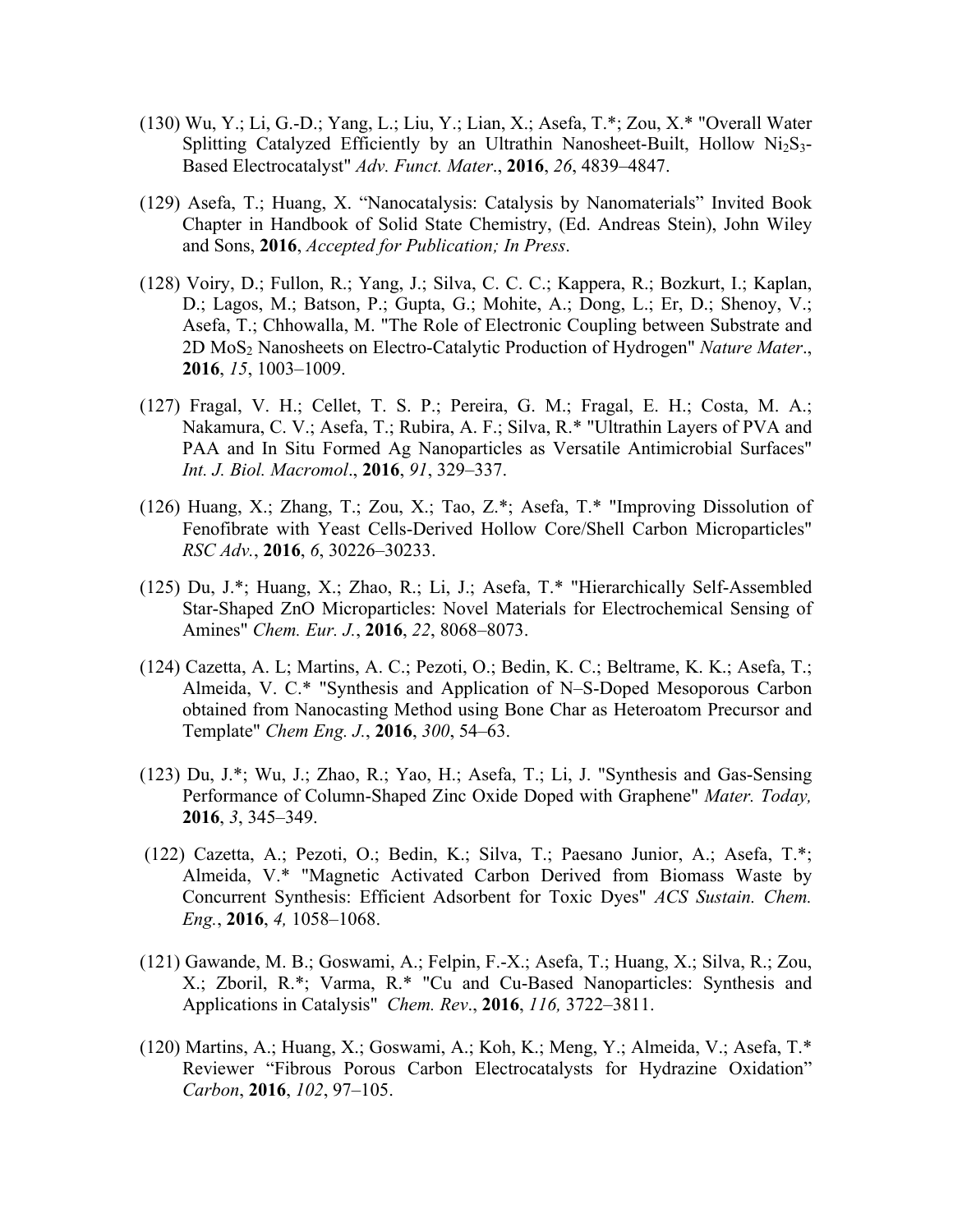- (119) Biradar, A. A.; Biradar, A. V.; Sun, T.; Chan, Y.; Huang, X.; Asefa, T.\* "Bicinchoninic Acid-Based Colorimetric Chemosensor for Detection of Low Concentrations of Cyanide" *Sensors Actuators B*, **2016**, *222,* 112–119*.*
- (118) Datta, K. J.; Gawande, M. B.; Datta, K. K. R.; Ranc, V.; Pechousek, J.; Krizek, M.; Tucek, J.; Kale, R.; Pospisil, P.; Varma, R. S.; Asefa, T.; Zoppellaro, G.\*; Zboril, R.\* "Micro–mesoporous iron oxides with record efficiency for the decomposition of hydrogen peroxide: morphology driven catalysis for the degradation of organic contaminants" *J. Mater. Chem. A*, **2016**, *4,* 596–604*.*
- (117) Fragal, V. H.; Cellet, T. S.; Fragal, E. H.; Pereira, G. M.; Garcia, F. P.; Nakamura, C. V.; Asefa, T.; Rubira, A. F.; Silva, R.\* "Controlling Cell Growth with Tailorable 2D Nanohole Arrays" *J. Colloid Interface Sci.*, **2016**, *466,* 150–161.
- (116) Araujo, R. A.; Rubira, A. F.; Asefa, T.; Silva, R.\* "Metal Doped Carbon Nanoneedles and Effect of Carbon Organization with Activity for Hydrogen Evolution Reaction (HER)" *Carbohydr. Polym.*, **2016**, *137*, 719–725*.*

- (115) Feng, L.-L.; Yu, G.; Wu, Y.; Li, G.-D.; Li, H.; Sun, Y.; Asefa, T.\*; Chen, W.\*; Zou,  $X^*$  High-Index Faceted  $Ni<sub>3</sub>S<sub>2</sub>$  Nanosheet Arrays as Highly Active and Ultrastable Electrocatalysts for Water Splitting" *J. Am. Chem. Soc*. **2015**, **2015**, *137,* 14023–14026. **Featured in JACS Spotlight: http://pubs.acs.org/doi/full/10.1021/jacs.5b11387**
- (114) Zhang, T.; Huang, X.; Asefa, T.\* "Nanostructuring Polymers with High Surface Area using Inorganic Templates for Efficient Extraction of Anionic Dyes from Solutions" *Chem. Commun.*, **2015**, *51,* 16135–16138.
- (113) Zou, X.; Sathe, B.; Silva, R.; Goswami, A.; "Bio-Inspired Synthesis of Efficient H2-Evolving Electrocatalysts: Cu Ions-Doped g-Carbon Nitride" *Appl. Surf. Sci.* **2015**, *357*, 221–228.
- (112) Liu, Y.; Yu, G.; Li, G.-D.; Sun, Y.; Asefa, T.\*; Chen, W.\*; Zou, X.\* "Coupling Mo2C with Nitrogen-Rich Nanocarbon Leads to Efficient Hydrogen-Evolution Electrocatalytic Sites" *Angew. Chem. Int. Ed.* **2015**, *54*, 10752–10757. (**Front Cover**).
- (111) Gawande, M.; B.\*; Guo, H.; Asefa, T.; Goswami, A.; Biradar, A. V.; Peng, D.-L.; Zboril, R.\*; Varma, R. S.\* "Core-Shell Nanoparticles: Applications in Catalysis and Electrocatalysis" *Chem Soc. Rev*. **2015**, *44*, 7540-7590.
- (111) Silva, R.; R. Silva, G. M. Pereira, D. Voiry, M. Chhowalla, T. Asefa\* " $Co<sub>3</sub>O<sub>4</sub>$ Nanoparticles/Cellulose Nanowhiskers-Derived Amorphous Carbon Nanoneedles: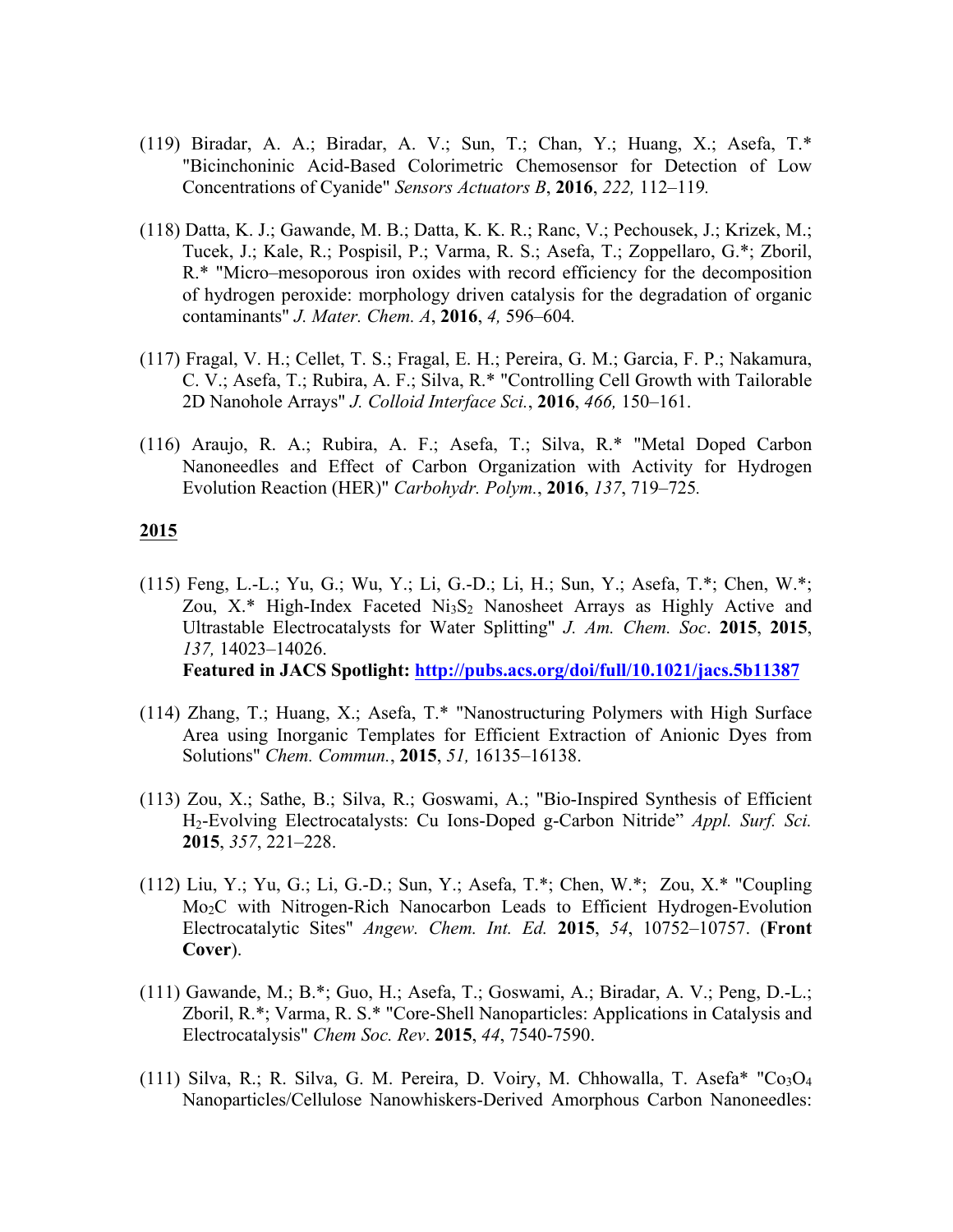Sustainable Materials for Supercapacitors and Oxygen Reduction Electrocatalysis" *RSC Adv*. **2015**, *5,* 49385–49391.

- (110) Huang, X.; Zou, X.; Meng, Y.; Mikmeková, E.; Chen, H.; Voiry, D.; Goswami, A.; Chhowalla, M.; Asefa, T.\* "Yeast Cells-Derived, Heteroatom-Doped, Hollow Core/Shell Nanocarbons as Electrocatalysts for Oxygen Reduction and Hydrazine Oxidation Reactions" *ACS Appl. Mater. Interfaces* **2015**, *7*, 1978–1986.
- (109) Biradar, A. V.\*; Patil, V. S.; Chandra, P.; Asefa, T.\* "Trifunctional Mesoporous Silica-Based, Highly Active Catalyst for One-Pot, Three-Step Cascade Reactions" *Chem. Commun.* **2015**, *51*, 8496–8499.
- (108) Huang, X.; Zhang, T.; Goswami, A.; Luo, F.; Asefa, T.\* "Glutathione-Triggered Release of Model Drug Molecules from Mesoporous Silica Nanoparticles with Non-Redox Process" *RSC Adv.* **2015**, *5*, 28836–28839.
- (107) Voiry, D.; Goswami, A.; Kappera, R.; Silva, C. C. C.; Kaplan, D.; Fujita, T.; Chen, M.; Asefa, T.; Chhowalla\* "Covalent Functionalization of Monolayered Transition metal Dichalcogenides by Phase Engineering" *Nature Chem.*, **2015**, *7*, 45–49.
- (106) Alves, D. C. B. \*; Silva, R.; Voiry, D.; Asefa, T.; Chhowalla, M. "Copper nanoparticles stabilized by reduced graphene oxide for  $CO<sub>2</sub>$  reduction reaction" *Mater. Renew. Sustain. Energy* **2015**, *4:2*, 1-7.
- (105) Martins, A. C.; Junior, O. P.; Cazetta, A. L.; Bedin, K. C.; Yamazaki, D. A. S.; Bandoch, G. F. G.; Asefa, T.; Visentainer, J. V.; Almeida, V. C.\* "Removal of Tetracycline by NaOH-Activated Carbon Produced from Macadamia Nut Shells: Kinetic and Equilibrium Studies" *Chem. Eng. J*., **2015**, *260*, 291–299.

- (104) Koh, K.; Seo, J.-E.; Lee, J. H.; Goswami, A.\*; Yoon, C. W.\*; Asefa, T.\* "Ultrasmall Palladium Nanoparticles Supported on Amine-Functionalized SBA-15 as Efficient Catalysts for Formic acid Dehydrogenation" *J. Mater. Chem. A* **2014**, *2*, 20444–20449.
- (103) Meng, Y.; Voiry, D.; Goswami, A.; Zou, X.; Huang, X.; Chhowalla, M.; Liu, Z.\*; Asefa, T.\* "Nitrogen and Sulfur Co-Doped Mesoporous Carbons as Metal-Free Catalyst for Oxygen Reduction and Alcohol Oxidation Reactions" *J. Am. Chem. Soc.* **2014**, *136*, 13554–13557.
- (102) Huang, X.; Tao, Z.; Praskavich Jr., J. C.; Goswami, A.; Al-Sharab, J.-F.; Minko, T.; Polshettiwar, V.; Asefa, T.\* "Silica Microspheres (KCC-1) with Fibrous Pore Structure Possess High DNA Adsorption Capacity and Effectively Deliver Genes" *Langmuir* **2014**, *30,* 10886–10898.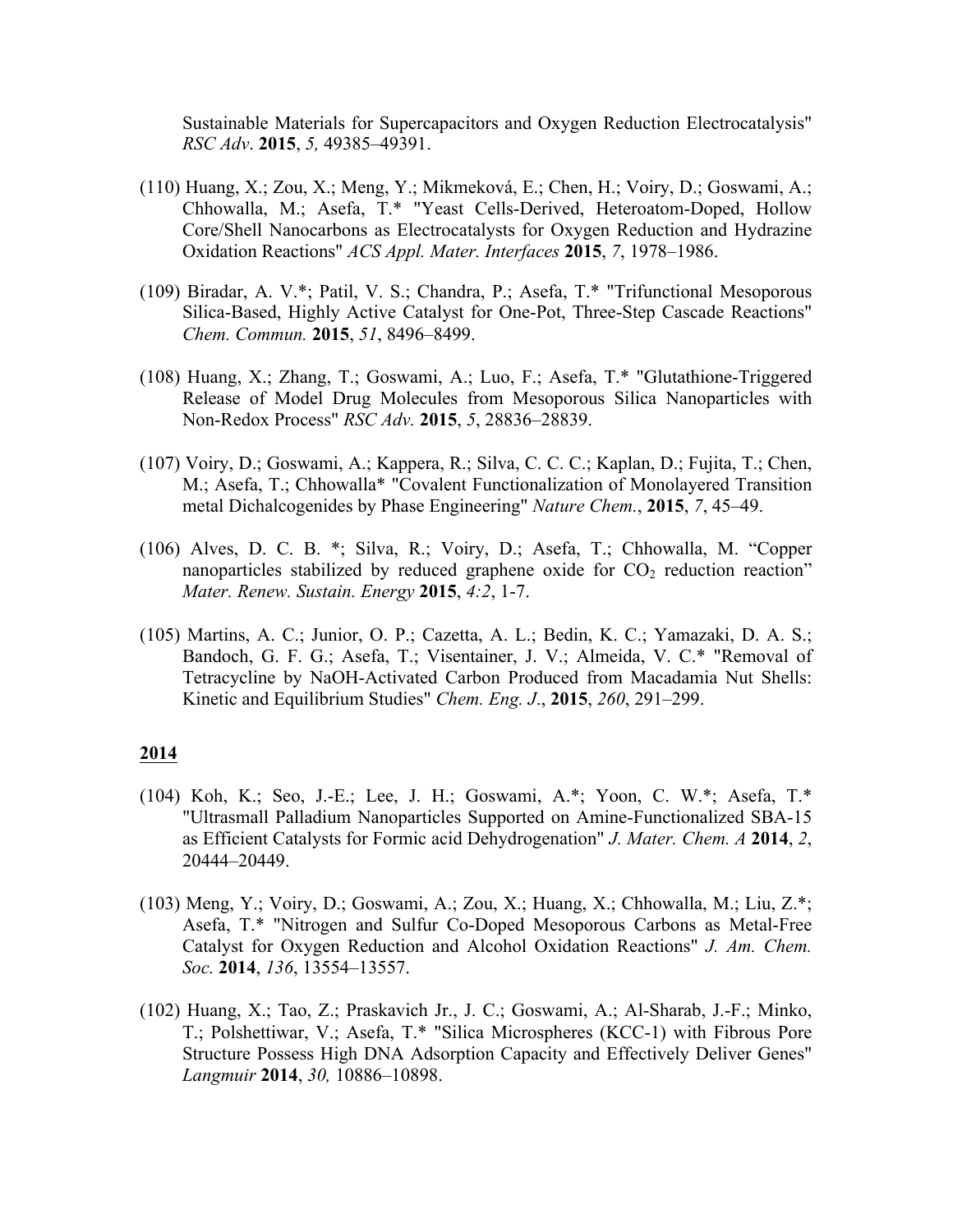- (101) Meng, Y.; Zou, X.; Huang, X.; Goswami, A.; Liu, Z.; Asefa, T.\* "Polypyrrole-Derived Nitrogen-Doped Mesoporous Carbons as Metal-Free Catalyst for Hydrazine Electrooxidation" *Adv. Mater.* **2014**, *26*, 6510–6516.
- (100) Almeida, V. C.; Silva, R.; Acerce, M.; Junior, O. P.; Cazetta, A. L.; Chhowalla, M.; Asefa, T.\* "N-Doped Ordered Mesoporous Carbons with Improved Charge Storage Capacity by Tailoring N-Dopant Density with Solvent-Assisted Synthesis" *J. Mater. Chem. A*. **2014**, 2, 15181–15190.
- (99) Sathe, B. R.; Zou, X.; Asefa, T.\* "Metal-Free B-Doped Graphene with Efficient Electrocatalytic Activity for Hydrogen Evolution Reaction" *Catal. Sci. Technol*. **2014**, *4*, 2023–2030.
- (98) Al-Sharab, J.\*; Mikmekova, E.; Das, S.; Goswami, A.; El-Sheikh, S. M.; Ismail, A. A.; Hesari, M.; Maran, F.; Asefa, T. "Low Energy TEM Characterizations of Ordered Mesoporous Silica-Based Nanocomposite Materials for Catalytic Applications" *Microsc. Microanal.* **2014**, 20, 1900-1901.
- (97) Zou, X.; Huang, X.; Goswami, A.; Silva, R.; Sathe, B. Asefa, T.\* "Cobalt-Embedded Nitrogen-Rich Carbon Nanotubes Efficiently Catalyze Hydrogen Evolution Reaction at All pH Values" *Angew. Chem. Int. Ed.* **2014**, *53*, 4372–4376;

*Featured in Chemical and Engineering News (C&EN):* Vol. 92, Issue 14, P. 34, April 7, 2014.

*And also received wide public interest and media attention as well, including at the following sites:*

http://www.csmonitor.com/Environment/Energy-Voices/2014/0717/For-cleanenergy-think-small-nano-small

http://www.hngn.com/articles/36057/20140714/clean-burning-hydrogen-fueltechnology-developed-at-rutgers-university.htm

http://news.rutgers.edu/news/rutgers-chemists-develop-technology-produce-cleanburning-hydrogen-fuel/20140713#.U8PWbpRdU1E

http://oilprice.com/Latest-Energy-News/World-News/A-Cheaper-Way-To-Make-Hydrogen-Fuel.html

http://www.sciencedaily.com/releases/2014/07/140714104100.htm

http://phys.org/news/2014-07-chemists-technology-clean-burning-hydrogenfuel.html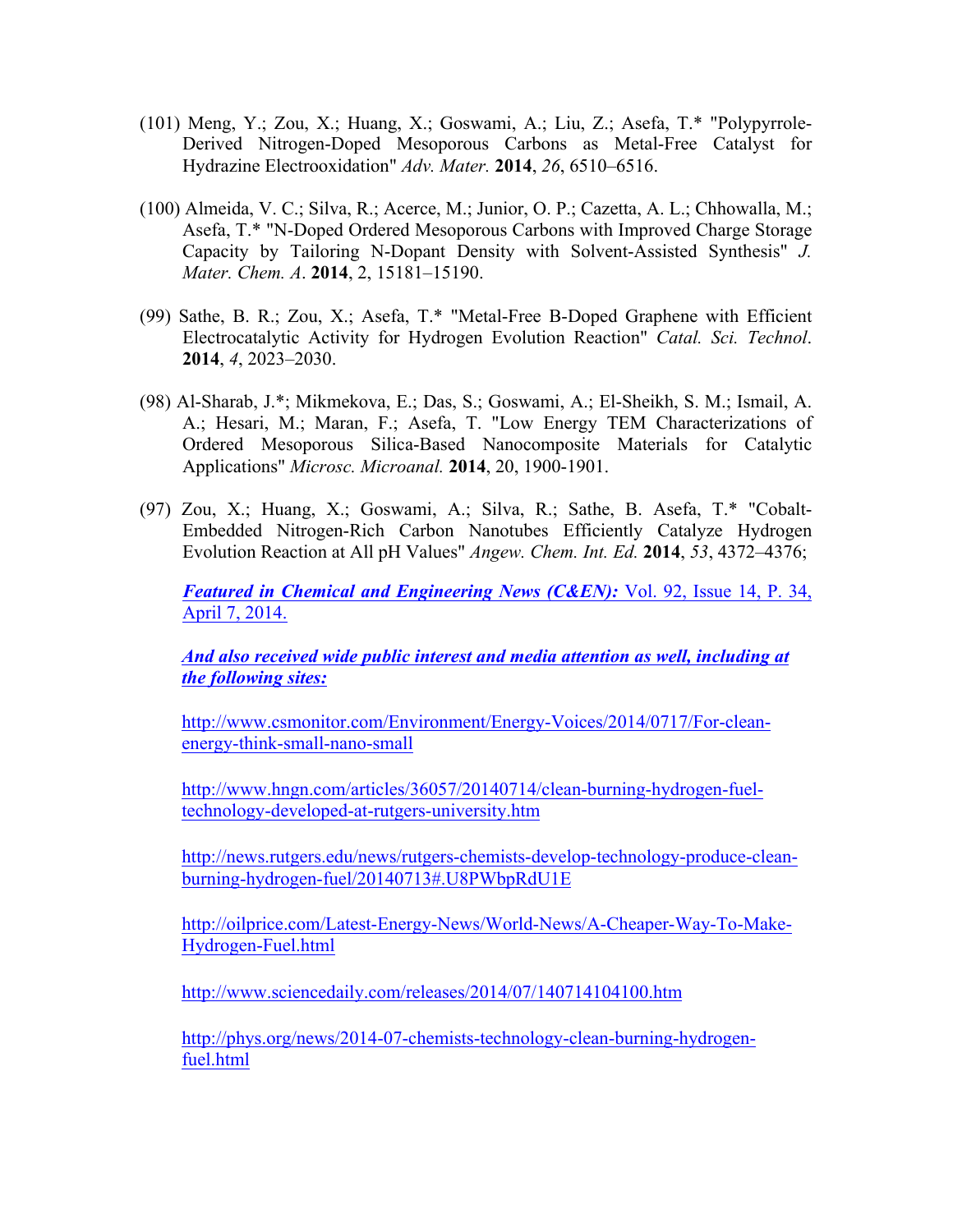http://www.nasdaq.com/article/using-nanotubes-to-make-cheaper-cleaner-hydrog en-fuel-cm370837

http://blog.nj.com/new\_jersey\_businesses\_whats\_happening/2014/07/rutgers\_chem ist teddy asefa develops patent pending technology to produce cleanburning hydrogen fue.html

http://www.nanowerk.com/nanotechnology-news/newsid=36521.php

http://www.centraljersey.com/articles/2014/07/28/newswire/doc53d6a15655540093 861486.txt

http://dailyfusion.net/2014/07/commercially-viable-hydrogen-production-30596/

http://wattsupwiththat.com/2014/07/14/the-law-of-unintended-consequences-inaction-imagine-replacing-all-co2-emissions-with-h2o-emissions/

http://www.engineering.com/DesignerEdge/DesignerEdgeArticles/ArticleID/8031/ Rutgers-Chemists-Develop-Technology-to-Produce-Clean-Burning-Hydrogen-Fuel.aspx

http://www.ethiomedia.com/17file/2506.html

http://fuelcellsworks.com/news/2014/07/14/rutgers-chemists-develop-technologyto-produce-clean-burning-hydrogen-fuel/

http://www.spacedaily.com/reports/Rutgers\_Chemists\_Develop\_Technology\_to\_Pr oduce\_Clean\_Burning\_Hydrogen\_Fuel\_999.html

http://www.energydaily.com/reports/Rutgers\_Chemists\_Develop\_Technology\_to\_Produce\_Clean\_Bur ning\_Hydrogen\_Fuel\_999.html

http://nanocomputer.com/?tag=rutgers-university

http://besttopics.net/link/74522\_technology-produces-clean-burning-hydrogen-fuel

http://www.isssource.com/new-way-to-produce-hydrogen-fuel/

http://beforeitsnews.com/energy/2014/07/carbon-nanotubes-may-replace-platinumto-produce-hydrogen-2454822.html

http://www.kurzweilai.net/a-cost-effective-nanotube-based-catalyst-for-producinghydrogen-fuel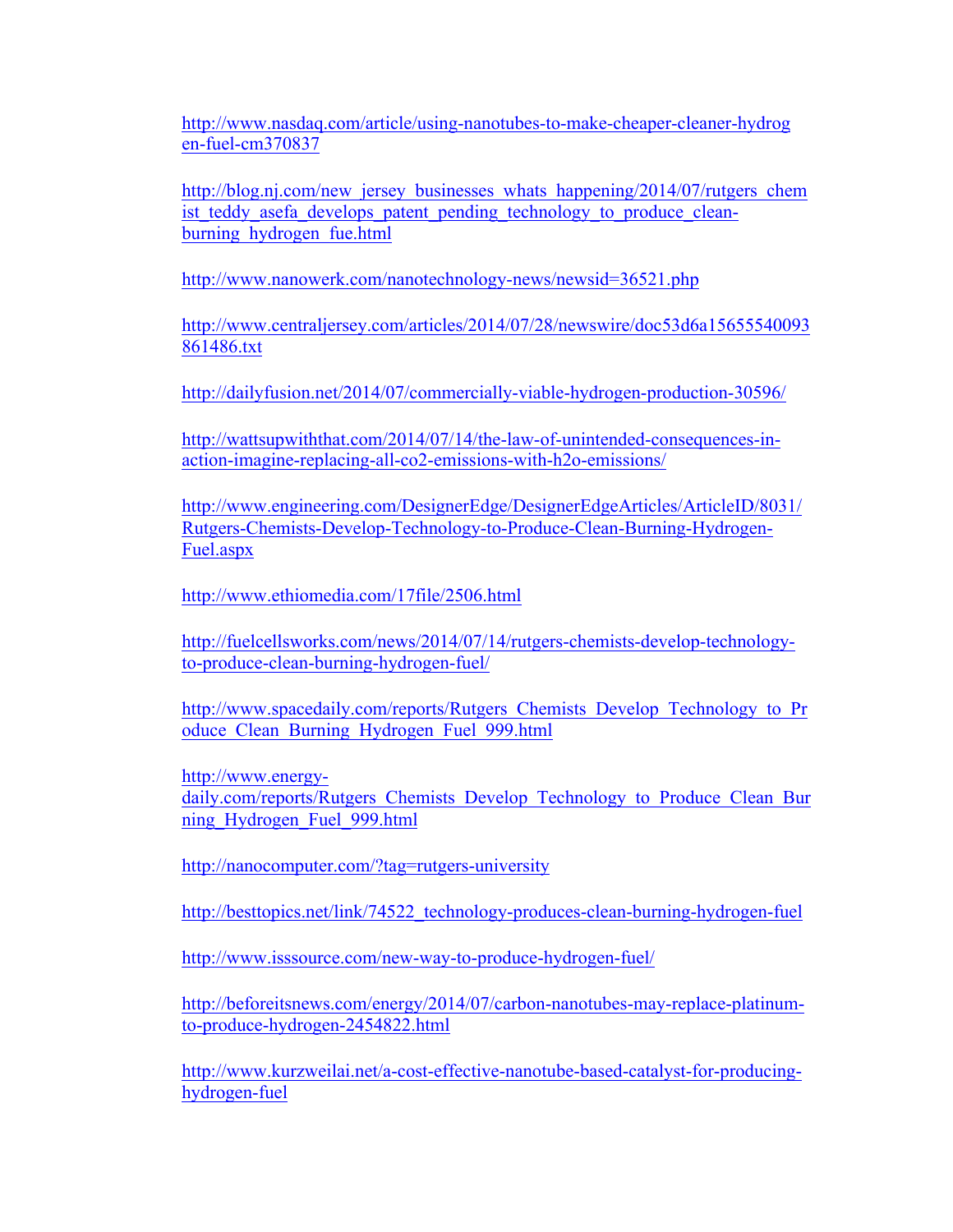http://www.feedthegrid.net/related/310548/montgomerys-teddy-asefa-developspatent-pending-technology-to-produce-/

http://www.greencarcongress.com/2014/07/20140715-rutgers.html

- (96) Zou, X.: Wang, P. -P.; Li, C.; Zhao, J.; Wang, D.; Asefa, T.\*; Li, G. -D.\* "One-pot Cation Exchange Synthesis of 1D Porous CdS/ZnO Heterostructures for Visible-Light-Driven H2 Evolution" *J. Mater. Chem. A* **2014**, *2*, 4682–4689.
- (95) Das, S.; Goswami, A.; Hesari, M.; Maran, F.; Asefa, T.\* "Reductive Deprotection of Monolayer Protected Nanoclusters: An Efficient Route to Supported Ultrasmall Au Nanocatalysts for Selective Oxidation" *Small* **2014**, *10*, 1473–1478.
- (94) Nguyen-Phan, T.-D.; Pham, V. H.; Chung, J. S.; Chhowalla, M.; Asefa, T.; Kim, W.-J.; Shin, E.\* "Photocatalytic Performance of Sn-doped TiO<sub>2</sub>/Reduced Graphene Oxide Composite Materials" *Appl. Catal. A: Gen*. **2014**, *473*, 21–30.
- (93) Pezoti-Junior, O.; Gomes, R.; Cazetta, A. L.; Barizão, E. O.; de Souza, I. P. A. F.; Asefa, T.; Almeida, V. C. "Synthesis of ZnCl<sub>2</sub>-Activated Carbon from Macadamia Nut Endocarp (*Macadamia Integrifolia*) by Microwave-Assisted Pyrolysis: Optimization using RSM and Blue Methylene Adsorption" *J. Anal. Appl. Pyrol*. **2014**, *105*, 166–176.
- (92) Jain, R. N.; Huang, X.; Das, S.; Silva, R.; Ivanova, V.; Minko, T.; Asefa, T.\* "Functionalized Mesoporous Silica Nanoparticles for Glucose- and pH-Stimulated Release of Insulin" *Z. Anorg. Allg. Chem*. (*Wiley*), **2014**, *640*, 616–623.
- (91) Huang, X.; Goswami, A.; Zou, X.; Hayes, S.; Shah, V.; Minko, T.; Tao, Z.\*; Asefa, T.\* "Nanostructured TiO<sub>2</sub> Catalyzed Oxidations of Caffeine and Isocaffeine and their Cytotoxicity and Genotoxicity towards Ovarian Cancer Cells" *BioNanoScience* **2014**, *4*, 27–36.

- (90) Zou, X.†; Goswami, A.†; Asefa, T.\* "Efficient Noble Metal-Free (Electro)Catalysis of Water and Alcohol Oxidations by Zinc−Cobalt Layered Double Hydroxide" *J. Am. Chem. Soc*., **2013**, *135*, 17242–17245 († contributed equally).
- (89) Voiry, D.; Yamaguchi, H; Li, J.; Silva, R.; Alves, D. C. B.; Fujita, T.; Chen, M.; Asefa, T.; Shenoy, V.; Eda, G.; Chhowalla, M.\* "Enhanced Catalytic Activity in Strained Chemically Exfoliated WS<sub>2</sub> for Hydrogen Evolution" *Nature Mater.*, **2013**, *12*, 850–855. **(***Cited 34 times to date***).**
- (88) Silva, R.; Voiry, D.; Chhowalla, M.; Asefa, T.\* "Efficient Metal-Free Electrocatalysts for Oxygen Reduction: Polyaniline-Derived N- and O-Doped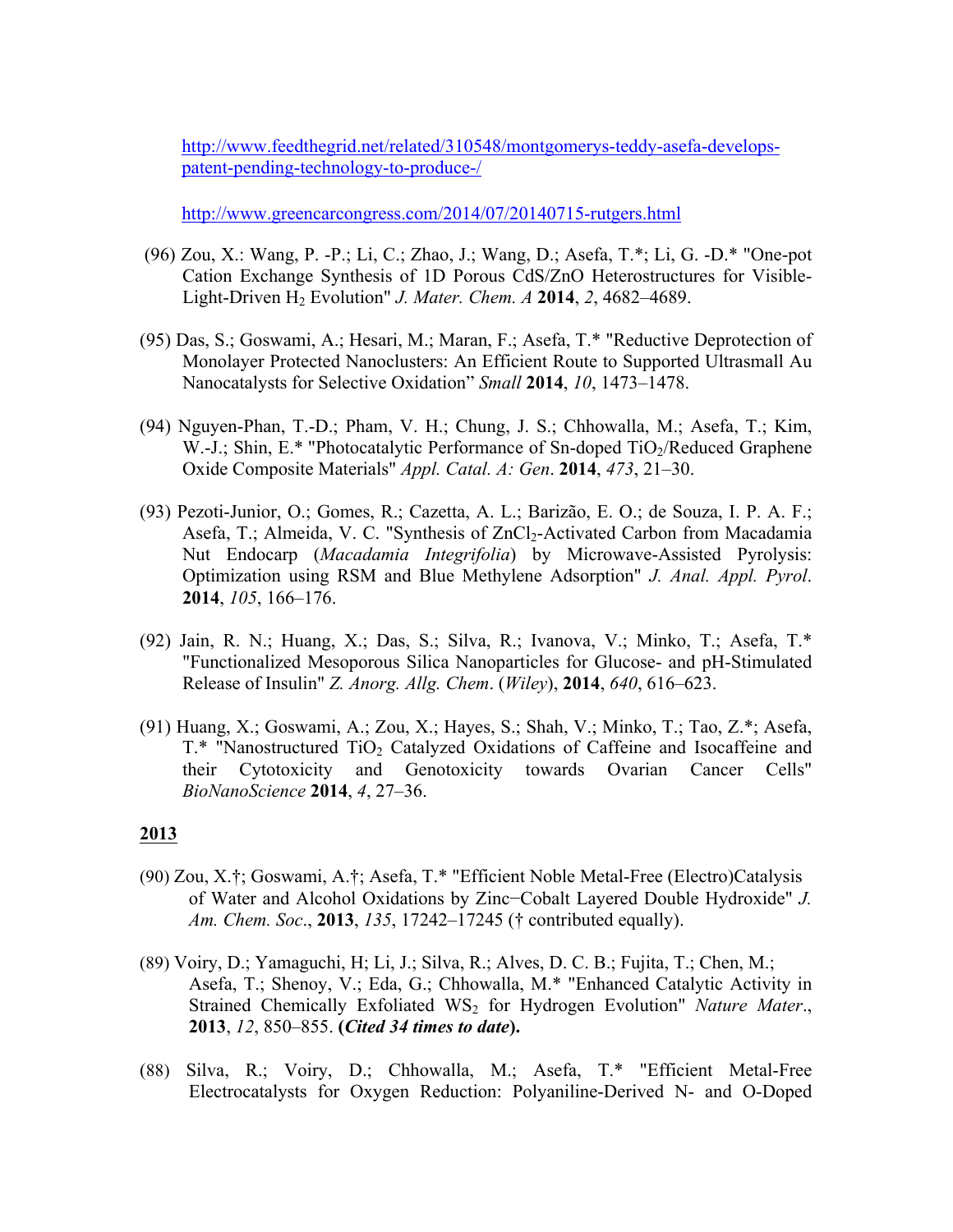Mesoporous Carbons" *J. Am. Chem. Soc.*, **2013**, *135*, 7823–7826. **(***Cited 26 times to date***).**

- (87) Voiry, D.; Salehi, M.; Silva, R.; Fujita, T.; Chen, M.; Asefa, T.; Shenoy, V. B.; Eda, G.; Chhowalla, M.\* "Conducting MoS2 Nanosheets as Catalysts for Hydrogen Evolution Reaction" *Nano Lett*., **2013**, *13*, 6222–6227.
- (86) Linguito, S. L.; Zhang, X.; Padmanabhan, M.; Biradar, A.; V.; Xu, T.; Emge, T. J.; Asefa, T.; Li, J.\* "New Polyoxomolybdate Compounds Synthesized in situ Using Ionic Liquid 1-Butyl-3-methyl-imidazolium Tetrafluoroborate as Green Solvent" *New J. Chem*., **2013**, *37*, 2894–2901.
- (85) Zou, X.; Su, J.; Silva, R.; Goswami, A.; Sathe, B. R.; Asefa, T.\* "Efficient Oxygen Evolution Reaction Catalyzed by Low-Density Ni-Doped  $Co<sub>3</sub>O<sub>4</sub>$  Nanomaterials Derived from Metal-Embedded Graphitic C3N4" *Chem. Commun*., **2013**, *49*, 7522–7524.
- (84) Asefa, T.\* "Nanocrafting Iron-Cobalt for Fischer-Tropsch Catalysis", Invited Highlight Paper, *ChemCatChem*, **2013**, *5*, 1698–1700.
- (83) Nguyen-Phan, T.-D.; Oh, E.-S.; Chhowalla, M.; Asefa, T.\*; Shin, E. W.\* "Hierarchical Macrochanneled Layered Titanates with "House-of-Cards"-Type Titanate Nanosheets and their Superior Photocatalytic Activity" *J. Mater. Chem*. *A*., **2013**, *1*, 7690–7701.
- (82) Cazetta, A. L.; Junior, O. P.; Vargas, A. M. M.; da Silva, A. P.; Zou, X.; Asefa, T.; Almeida, V. C.\* "Thermal Regeneration Study of High Surface Area Activated Carbon Obtained from Coconut Shell: Characterization and Application of Response Surface Methodology" *J. Anal. Appl. Pyrol*., **2013**, *101*, 53–60.
- (81) Zou, X.; Silva, R.; Huang, X.; Asefa, T.\* "Self-Cleaning porous TiO2-Ag Core-Shell Nanocomposite Material for Surface-Enhanced Raman Scattering" *Chem. Commun*., **2013**, *49*, 382–384.
- (80) Al Samri, M. T.; Silva, R.; Almarzooqi, S.; Albawardi, A.; Othman, A. R. D.; Al Hanjeri, R. S. M. S.; Al Dawaar, S. K. M.; Tariq, S.; Souid, A.-K.\*; Asefa, T.\* "Lung Toxicities of Core-Shell-Shell Nanomaterials Composed of Carbon, Cobalt and Silica" *Int. J. Nanomedicine*, **2013**, *8*, 1223–1244.
- (79) Zou, X.; Tao, Z.\*; Asefa, T.\* "Semiconductor and Plasmonic Photocatalysis for Selective Organic Transformations" Invited Review Paper, *Curr. Org. Chem*., **2013**, *17*, 1274–1287.
- (78) Aburawi, E. H.; Qureshi, M. A.; Oz, D.; Tariq, S.; Das, S.; Goswami, A.; Asefa, T.;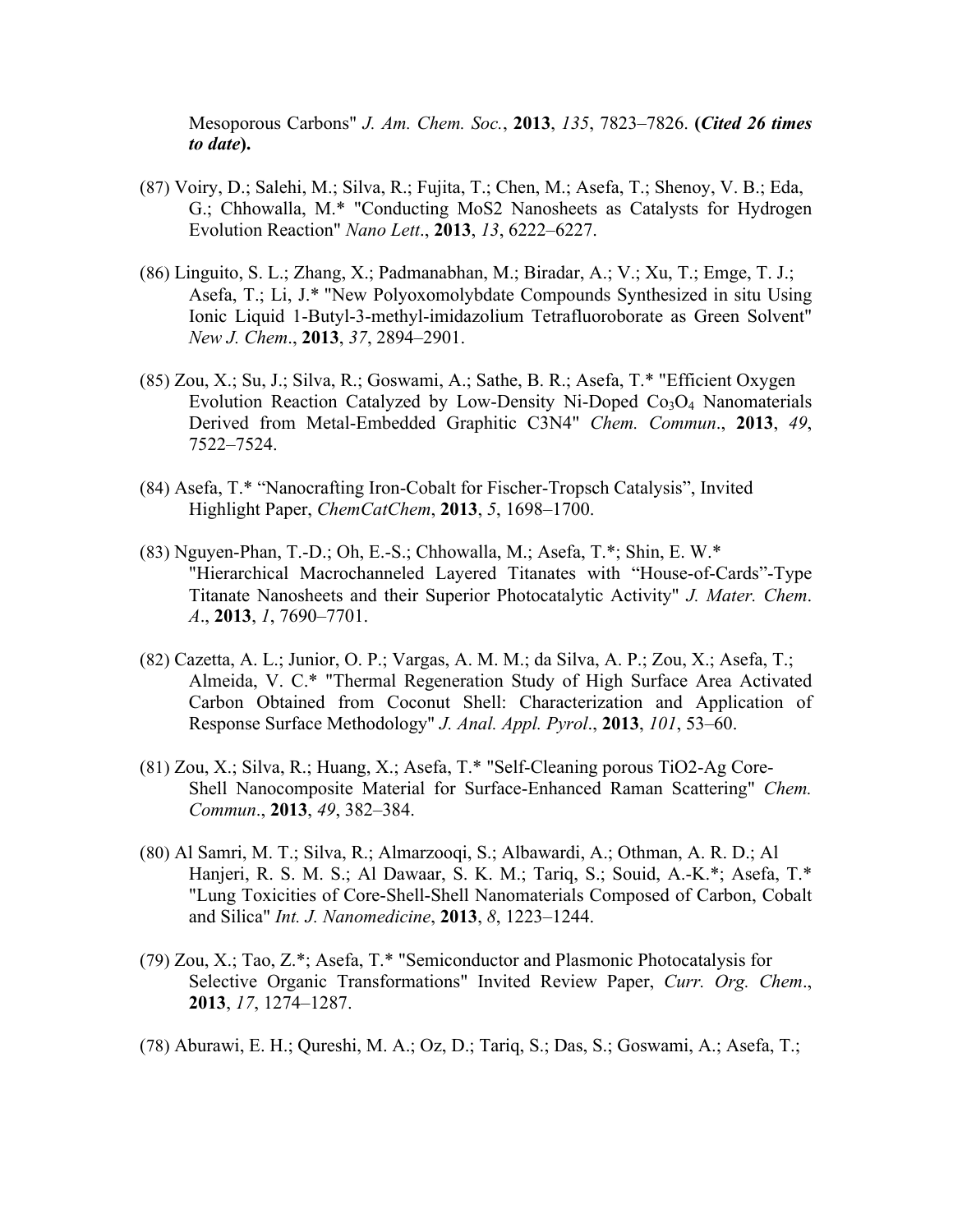Biradar, A. V.; Souid, A.-K.; Adeghate, E.\*; Howarth, F. C.\* "Biocompatibility of Calcined Mesoporous Silica particles with Ventricular Myocyte: Structure and Function" *Chem. Res. Toxicol*., **2013**, *26*, 26–36.

(77) Das, S.; Goswami, A.; Murali, N.; Asefa, T.\* "Efficient Tertiary Amine/Weak Acid Bifunctional Mesoporous Silica Catalysts for Michael Addition Reactions" *ChemCatChem*, **2013**, *5*, 910–919.

- (76) Silva, R.; Asefa, T.\* "Noble Metal-Free Oxidative Electrocatalysts: Polyaniline and Co(II)-Polyaniline Nanostructures Hosted in Nanoporous Silica" *Adv. Mater*., **2012**, *24*, 1878–1883.
- (75) Silva, R.; Al-Sharab, J.; Asefa, T.\* "Edge Plane-Rich Nitrogen-Doped Carbon Nanoneedles (CNNs) and Efficient Metal-Free Electrocatalysts" *Angew Chem. Int. Ed.*, **2012**, *51*, 7171–7175.
- (74) Asefa, T.\*; Tao, Z.\* "Mesoporous Silica and Organosilica Materials: Review on their Synthesis and Organic Functionalization" *Can. J. Chem*., **2012**, *90*, 1015– 1031.
- (73) Zhang, J.; Biradar, A. V.; Pramanik, S.; Emge, T. J.; Asefa, T.\*; Li, J.\* "A New Layered Metal-Organic Framework as a Promising Heterogeneous Catalyst for Olefin Epoxidation Reactions" *Chem. Commun*. **2012**, *48*, 6541–6543. **(***Cited 34 times to date***).**
- (72) Woronowicz, K.;\*, Ahmed, S.; Biradar, A. A.; Biradar, A. V.; Birnie, D. P.; Asefa, T.; Niederman, R. A.\* "Near-IR Absorbing Solar Cell Sensitized With Bacterial Photosynthetic Membranes" *Photochem. Photobiol*., **2012**, *88*, 1467–1472.
- (71) Asefa, T.\*; Tao, Z.\* "Biocompatibility of Mesoporous Silica Nanoparticles" Invited Review Paper, *Chem. Res. Toxicol*., **2012**, *25*, 2265–2284. (This review paper was featured in ACS's CRT site). *Cited 24 times to date***).**
- (70) Al Samri, M. T.; Biradar, A. V.; Alsuwaidi, A. R.; Balhaj, G.; Al-Hammadi, S.; Shehab, S.; Al-Salam, S.; Tariq, S.; Pramathan, T.; Benedict, S.; Asefa, T.\*; Souid, A.-K.\* "Study on In Vitro Biocompatibility of Calcined Mesoporous Silica Particles with Fetal Blood Cells" *Int. J. Nanomedicine*, **2012**, *7*, 3111–3121.
- (69) Das, S.; Asefa, T.\* "Core-Shell-Shell Microsphere Catalysts Containing Au Nanoparticles for Styrene Epoxidation" *Top. Catal.*, **2012**, *55*, 587-594.
- (68) Biradar, A. V.; Asefa, T.\* "Nanosized Gold Catalyzed Oxidation of Alkyl-Substituted Benzenes" *Appl. Catal. A: Gen*., **2012**, *435-436*, 19–26.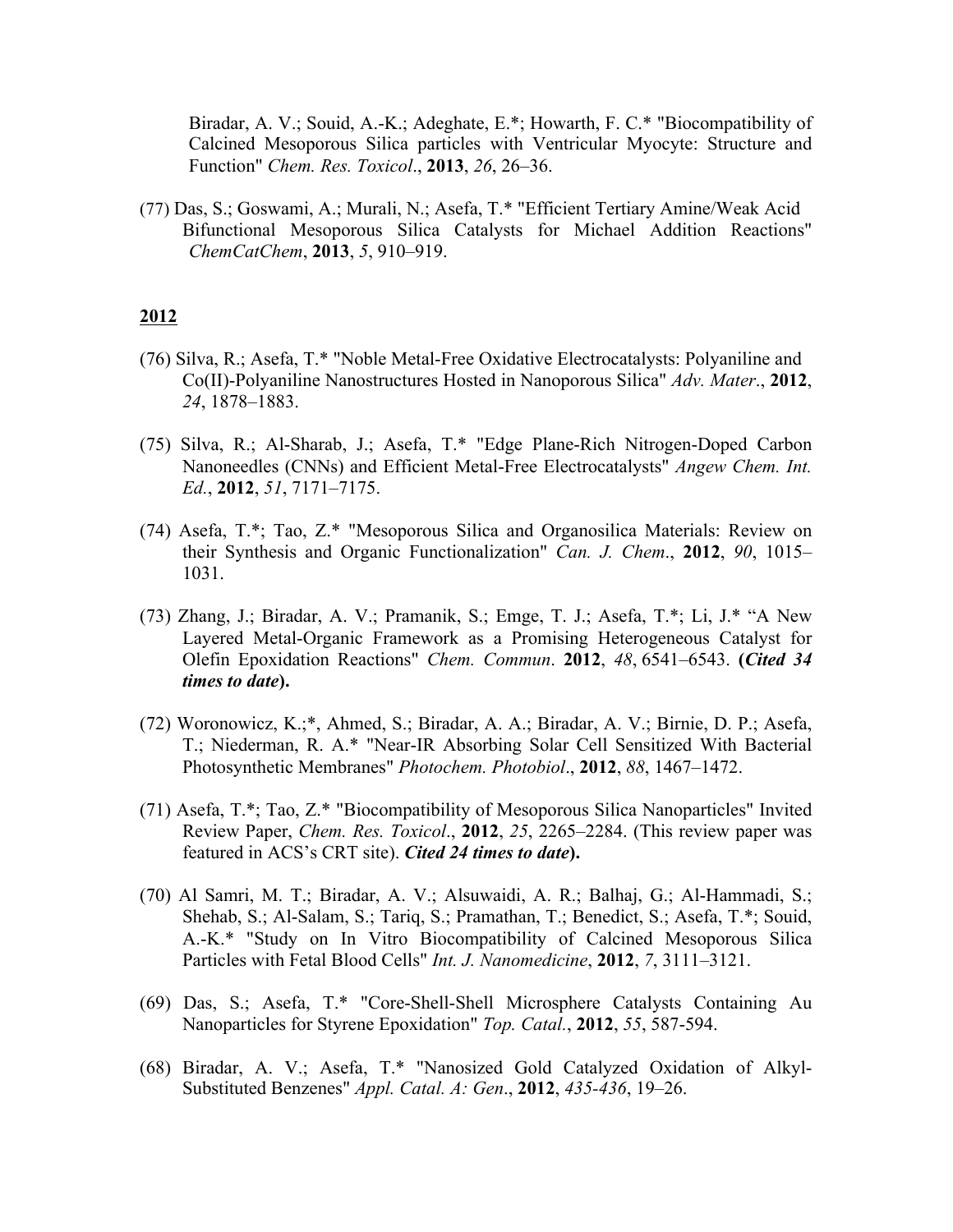- (67) Asefa, T.\* "Chiral Nematic Mesoporous Carbons from Self-Assembled Nanocrystalline Cellulose", Invited Highlight Paper, *Angew Chem. Int. Ed*., **2012**, *51*, 2008–2010.
- (66) Wang, Y.; Biradar, A. V.; Asefa, T.\* "Hollow SiO2/Pd Nanoparticles/Porous  $SiO<sub>2</sub>/ZrO<sub>2</sub>$  Core/Multi-Shell Nanospheres with Tunable Structures and Efficient Catalytic Properties" *ChemSusChem*, **2012**, *5*, 132–139.

- (65) Silva, R.; Biradar, A. V.; Fabris, L.\*; Asefa, T.\* "Au/SBA-15 Based Robust and Convenient to Use Powdered Nanomaterial for Surface Enhanced Raman Scattering (SERS) " *J. Phys. Chem. C*, **2011**, *115,* 22810 - 22817**.**
- (64) Biradar, A. V.; Biradar, A. A.; Asefa, T.\* "Silica-Dendrimer Core-Shell Nanospheres with Encapsulated Ultrasmall Palladium Nanoparticles as Efficient and Easily Recyclable Heterogeneous Nanocatalysts" *Langmuir*, **2011**, *27*, 14408– 14418.
- (63) Ahmed, S.; Du Pasquier, A.; Birnie, D. P.\*; Asefa,  $T^*$  "Self-Assembled TiO<sub>2</sub> with Increased Photoelectron Production, and Improved Conduction and Transfer: Enhancing Photovoltaic Performance of Dye-Sensitized Solar Cells" *ACS Appl. Mater. Interfaces*, **2011**, *3*, 3002–3010.
- (62) Al-Sharab, J.; Halim, H.; Ahmed, S.; Asefa, T.; Birnie, D.; Tse, S.; Kear, B. "Flame Synthesis of C-Doped TiO2 Nanopowders for Dye Sensitized Solar Cells" *Microsc. Microanal*., **2011**, *17*, 1694–1695.
- (61) Ahmed, S.; Du Pasquier, Asefa, T.\*, Birnie D. P. III;\* "Beneficial Microstructured TiO2 Photoanodes for Dye Sensitized Solar Cells Highly Improved by Simple Surface Treatment" *Adv. Energy Mater.*, **2011**, *1*, 879-887.
- (60) Vathyam, R.; Wondimu, E.; Zhang, C.; Hayes, S.; Tao, Z.; Asefa, T.\* "Improving Drug Adsorption and Release Properties on Nanostructured Materials with Temperature" *J. Phys. Chem. C*, **2011**, *115*, 31135-31150.
- (59) Duncan, C. T.; Biradar, A. V.; Asefa, T.\* "Aminotroponiminate/Aminotroponate-Zinc Complexes Functionalized Mesoporous Silica Catalysts for Intramolecular Hydroamination of Non-Activated Alkenes with Varied Steric and Electronic Properties" *ACS Catal.*, **2011**, *1*, 736-750.
- (58) Sharma, K. K.; Biradar, A. V.; Asefa, T.\* "Bifunctional Organic-Inorganic Mesoporous Catalyst for Tandem Reactions" *Eur. J. Inorg. Chem.*, **2011**, *21*, 3174- 3182.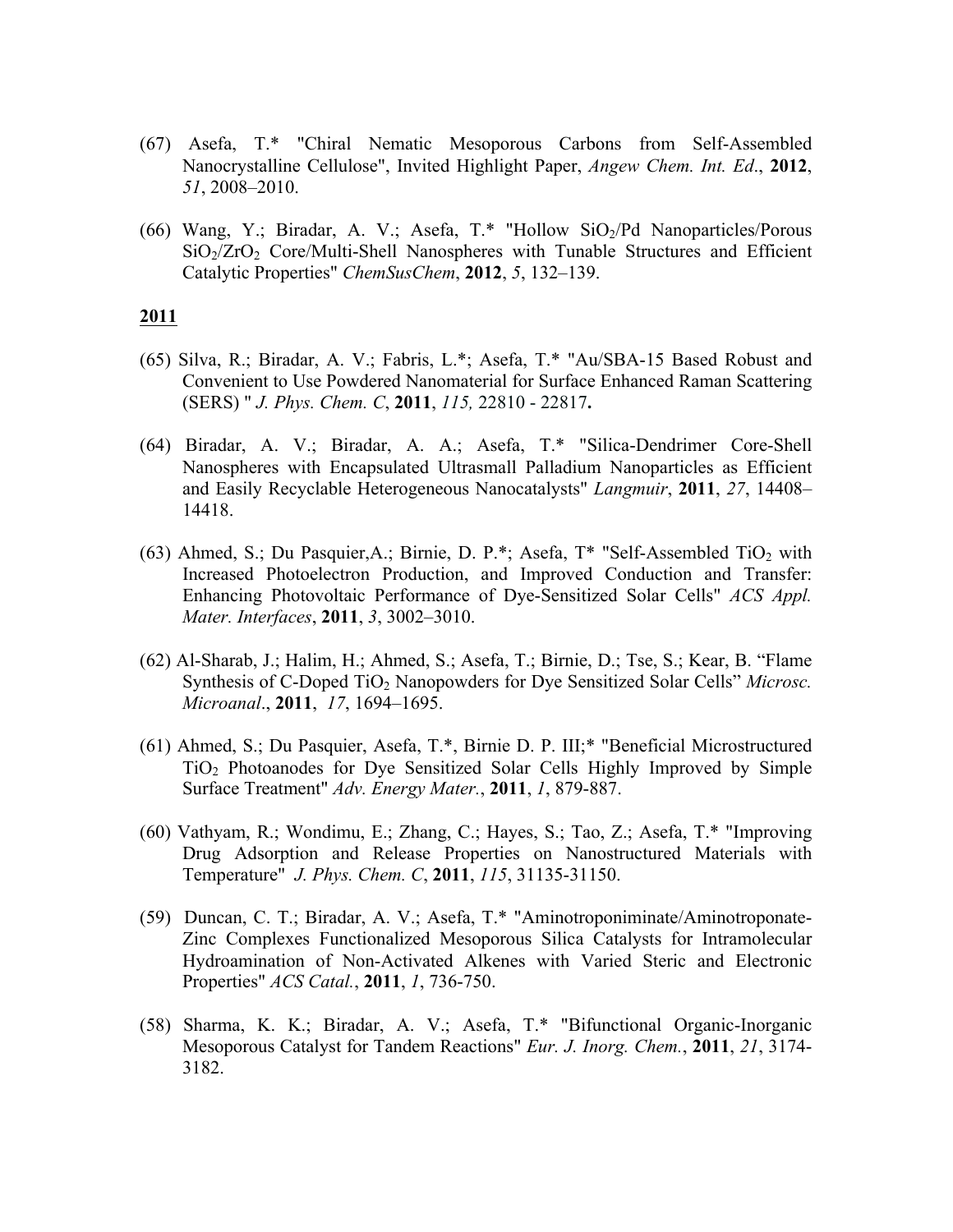- (57) Al-Salam, S.; Al Samri, M. T.; Al Shamsi, M.; Tariq, S.; Benedict, S.; Sudhadevi, M.; Biradar, A. V.; Asefa, T.;\* Souid, A.-K.\* "In Vitro Study of Calcined Mesoporous Silica Nanoparticles in Mouse Lung" *Toxicol. Sci.*, **2011**, *122*, 86-99.
- (56) Das, S.; Asefa, T.\* "Epoxide Ring Opening Reactions with Mesoporous Silica Supported Fe(III) Catalysts" *ACS Catal.*, **2011**, *1*, 502-510.

- (55) Wang, Y.; Biradar, A. V.; Asefa, T.\* "Nanosphere Supported Shaped Pd Nanoparticles Encapsulated with Nanoporous Silica Shell: Efficient and Recyclable Nanocatalysts" *J. Mater. Chem.,* **2010**, *20*, 7834-7841.
- (54) Al Shamsi, M.; Al Samri, M. T.; Al-Salam, S.; Conca, W.; Shaban, S.; Benedict, S.; Tariq, S.; Biradar, A.; Penefsky, H. S.; Asefa, T.;\* Souid, A.-K.\* "Biocompatibility of Calcined Mesoporous Silica Particles with Cellular Bioenergetics in Murine Tissues" *Chem. Res. Toxicol.,* **2010**, *23*, 1796-1805.
- (53) Dikarev, E. V.; Kumar, D. K.; Filatov, A. S.; Anan, A.; Xie, Y.; Asefa, T.; Petrukhina, M. A.\* "Recyclable Dirhodium Catalysts Embedded into Nanoporous Surface-Functionalized Organosilica Hosts for Cyclopropanation Reactions" *ChemCatChem,* **2010**, *2*, 1461-1466.
- (52) Biradar, A. V.; Sharma, K. K.; Asefa, T.\* "Continuous and Selective Henry Reaction over Nanoporous Silica-Supported Amine Catalyst on Fixed-Bed Reactor" *Appl. Catal. A: Chem.,* **2010**, *389,* 19-26.
- (51) Duncan, C. T.; Biradar, A. V.; Rangan, S.; Mishler, R. E.; Asefa, T.\* "Widening, Exfoliation and Functionalization of Metal Oxide Nanostructures with Fluorinating Agent: A Route to Tuning Surfaces of Nanostructures" *Chem Mater.,* **2010***, 17*, 4950-4963.
- (50) Wang, Y.; Asefa, T.\* "Controlled Synthesis of Water-Dispersible Cuboctahedral Copper Nanoparticles and their Catalytic Properties" *Chem. Eur. J.,* **2010**, *16,*  10735-10743.
- (49) Biradar, A. A.; Biradar, A. V.; Asefa, T.\* "Immobilization of Flavin-Containing Monooxygenase on Corrugated Silica Nanospheres and their Biocatalytic Activities" *ChemCatChem,* **2010**, *8*, 1004-1010.
- (48) Tao, Z.; Xie, Y.; Goodisman, J.;\* Asefa, T.\* "Isomer-Dependent Adsorption and Release of Cis- and Trans-platin Anticancer Drugs by Mesoporous Silica Nanoparticles" *Langmuir*, **2010**, *26*, 8914-8924.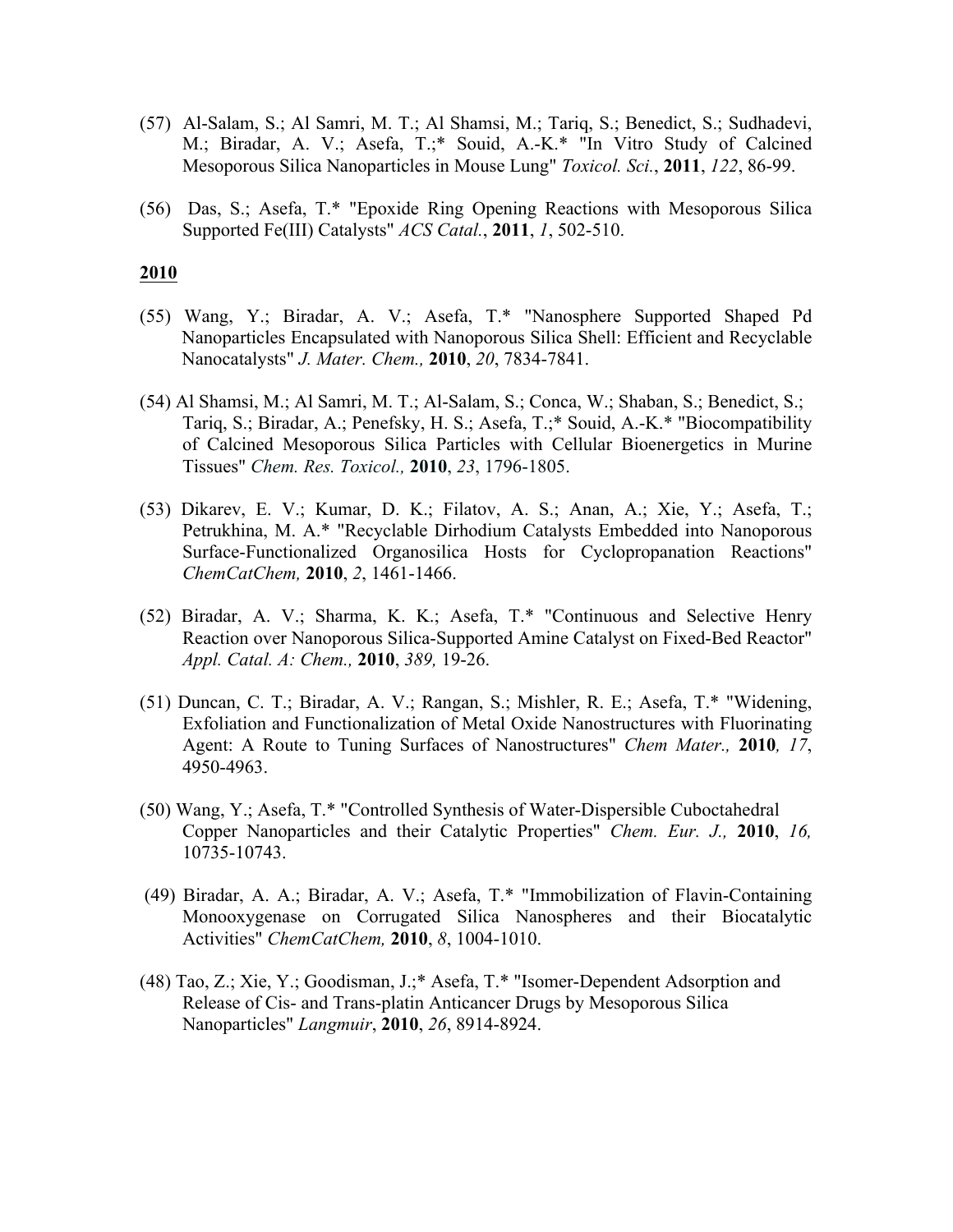- (47) Tao, Z.; Toms, B. B.; Goodisman, J.;\* Asefa, T.\* "Mesoporous Silica Nanoparticles Enhance the Cytotoxicity of Platinum Anticancer Drugs" *ACS Nano*, **2010**, *4,* 789- 794.
- (46) Wang, Y.; Biradar, A. V.; Wang, G.; Shrama, K. K.; Asefa, T.\* "Poly(allylamine)- Stabilized Colloidal Copper Nanoparticles: Synthesis, Morphology, and Their Surface-Enhanced Raman Scattering Properties" *Langmuir*, **2010**, *26*, 7469-7474. **(***Cited 35 times to date***).**
- (45) Sharma, K. K.; Biradar, A.; Asefa, T.\* "Substituent- and Catalyst-Dependent Selectivity to Aldol and Nitrostyrene Product in Heterogeneous Base Nanocatalysis" *ChemCatChem,* **2010**, *2,* 61-66.

- (44) Tao, Z.; Xie, Y.; Toms, B. B.; Goodisman, J.; Asefa, T.\* "Mesoporosity and Functional Group Dependent Cytotoxicity of Silica Nanomaterials" *Chem. Res. Toxicol*. **2009**, 22, 1869-1880. **(***Cited 54 times to date***).**
- (43) Mishler, R. E.; Biradar, A. A.; Duncan, C. T.; Schiff, E. A.\*, Asefa, T.\* "Solvent-Washable Polymer Templated Synthesis of Mesoporous Silica and Solid Acid Nanocatalysts in One-Pot" *Chem. Commun.,* **2009**, 6201-6203.
- (42) Asefa, T.\*, Duncan, C. T.; Sharma, K. K. *Invited Critical Review Paper* "Recent Advances in Nanostructured Sensors and Biosensors" *Analyst,* **2009**, *134,* 1980- 1990. **(The Top Most Accessed Article between September – December 2009).**
- (41) Duncan, C. T.; Fleitsch, S.; Asefa, T.\* "Efficient Nanoporous Silica-Supported Zn-Tropone Heterogeneous Catalyst for Intramolecular Hydroamination Reaction" *ChemCatChem*, **2009**, *1,* 365-368.
- (40) Tao, Z.; Wang, G.; Goodisman, J, Asefa, T.\* "Accelerated Oxidation of Epinephrine by Silica Nanomaterials" *Langmuir,* **2009**, *25,* 10183-10188.
- (39) Asefa, T.\* , *Invited Commentary Paper on* "Entrapping Cinchona Alkaloids within Metals: Chirally Imprinted Palladium by Rothenberg et al. Nature Chemistry" *Chemtracts Org. Chem.*, **2009**, *22,* 121-128.
- (38) DiPasqua, A. J.; Shi, Y.-L.; Mishler, R. E.; Dabrowiak, J. D.\*; Asefa, T.\* "Preparation of Antibody-Conjugated Gold Nanoparticles" *Mater. Lett.,* **2009**, *63,*  1876-1879.
- (37) Wang, G.; Otuonye, A.; Blair, E. A.; Denton, K.; Tao, Z.; Asefa, T.\* "Functionalized Mesoporous Materials with Improved Adsorption Capacity and Release Properties for Different Drug Molecules: A Comparative Study" *J. Solid State Chem*., **2009**, *182,* 1649-1660. **(***Cited 61 times to date***).**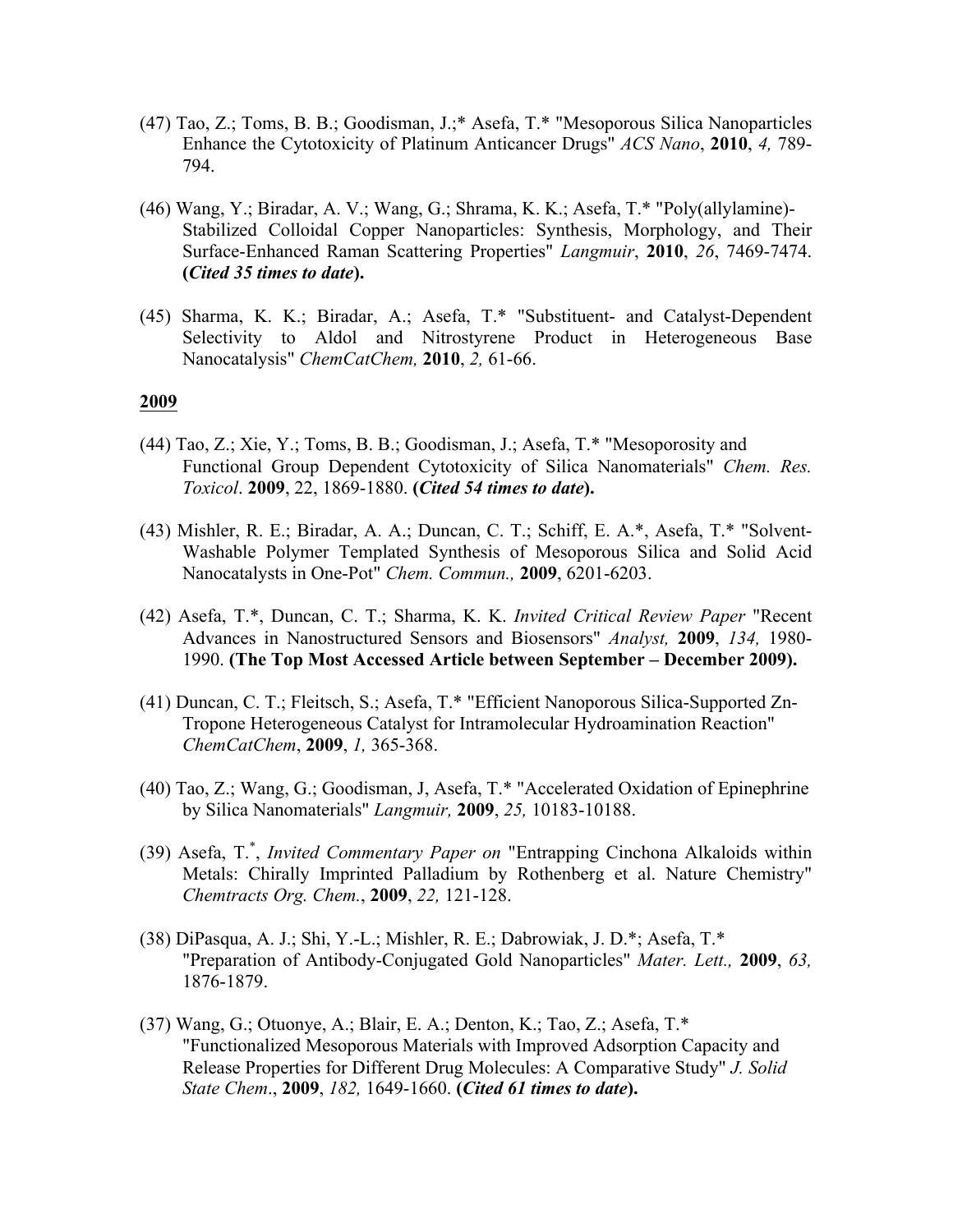- (36) Xie, Y.; Sharma, K. K.; Anan, A.; Wang, G.; Biradar, A. V.; Asefa, T.\* "Efficient Nanostructured Catalysts for Aldol Condensation Reaction" *J. Catal.,* **2009**, *265*, 131-140.
- (35) Asefa, T.\*; Wang, G.; Blair, E. A.; Otuonye, A., Denton, K. "Multifunctional Nanoporous Materials for Adsorption and Controlled Drug Release" *Adsorption*, **2009**, *15*, 287-299.

- (34) Sharma, K. K.; Buckley, R. P.; Asefa, T.\* "Optimizing Cooperative Acid-Base Bifunctional Mesoporous Catalysts for the Henry Reaction: Effects of Separation Distance of Site-Isolated Groups on Cooperative Catalysis", *Langmuir*, **2008**, *24*, 14306-14320.
- (33) Asefa, T. "Book Review of Bio-inorganic Hybrid Nanomaterials: Strategies, Synthesis, Characterization and Applications" *J. Am. Chem. Soc.*, **2008**, 130, 8871- 8871.
- (32) Asefa, T.\*, Shi, Y.-L. "Corrugated Nanospheres and Nanocages: Synthesis via Controlled Etching and Improving Chemical Delivery and Electrochemical and Biosensing Applications" *J. Mater. Chem.*, **2008**, *18,* 5604-5614*.*
- (31) Anan, A.; Vathyam, R.; Asefa, T. \* "Controlling the Henry Reaction Products: Nitroalcohol versus Nitrostyrene by Simple Change of Amino-Groups of Aminofunctionalized Mesoporous Catalysts" *Catal. Lett*. **2008**, *126,* 142-148.
- (30) Xie, Y.; Quinlivan, S.; Asefa, T.\* "Tuning Metal Nanostructures within SBA-15 by Changing Metal Complexes Reduced In-situ with Grafted Imines and Hemiaminals" *J. Phys. Chem. C.*, **2008**, *112*, 9996-10003*.*
- (29) Tao, Z.; Morrow, M. P.; Sharma, K. K.; Duncan, C.; Anan, A.; Asefa, T.; Penefsky, H. S.; Goodisman, J.\*, Kader, A.\* "Mesoporous Silica Nanoparticles Inhibit Cellular Respiration" *Nano Lett.,* **2008***, 8*, 1517-1526. (*Cited 58 times to date***)***.*
- (28) Anan, A.; Sharma, K. K.; Asefa, T.\* "Selective Efficient Trifunctional Nanoporous Catalysts for Nitroaldol Condensation: Co-Placement of Site-Isolated Multiple Functional Groups on Mesoporous Materials" *J. Mol. Catal. A: Chem.,* **2008***, 288*, 1-13. (*Chosen as an Editor's Choice Article*).
- (27) Sharma, K. K.; Anan, A.; Buckley, R. P.; Ouellette, W.; Asefa, T.\* "Towards Efficient Nanoporous Catalysts: Controlling Site-Isolation and Concentration of Grafted Catalytic Sites on Nanoporous Materials with Solvents and Colorimetric Elucidation of their Site-Isolation" *J. Am. Chem. Soc.* **2008,** 130, 218-228. *(Cited 65 times to date).*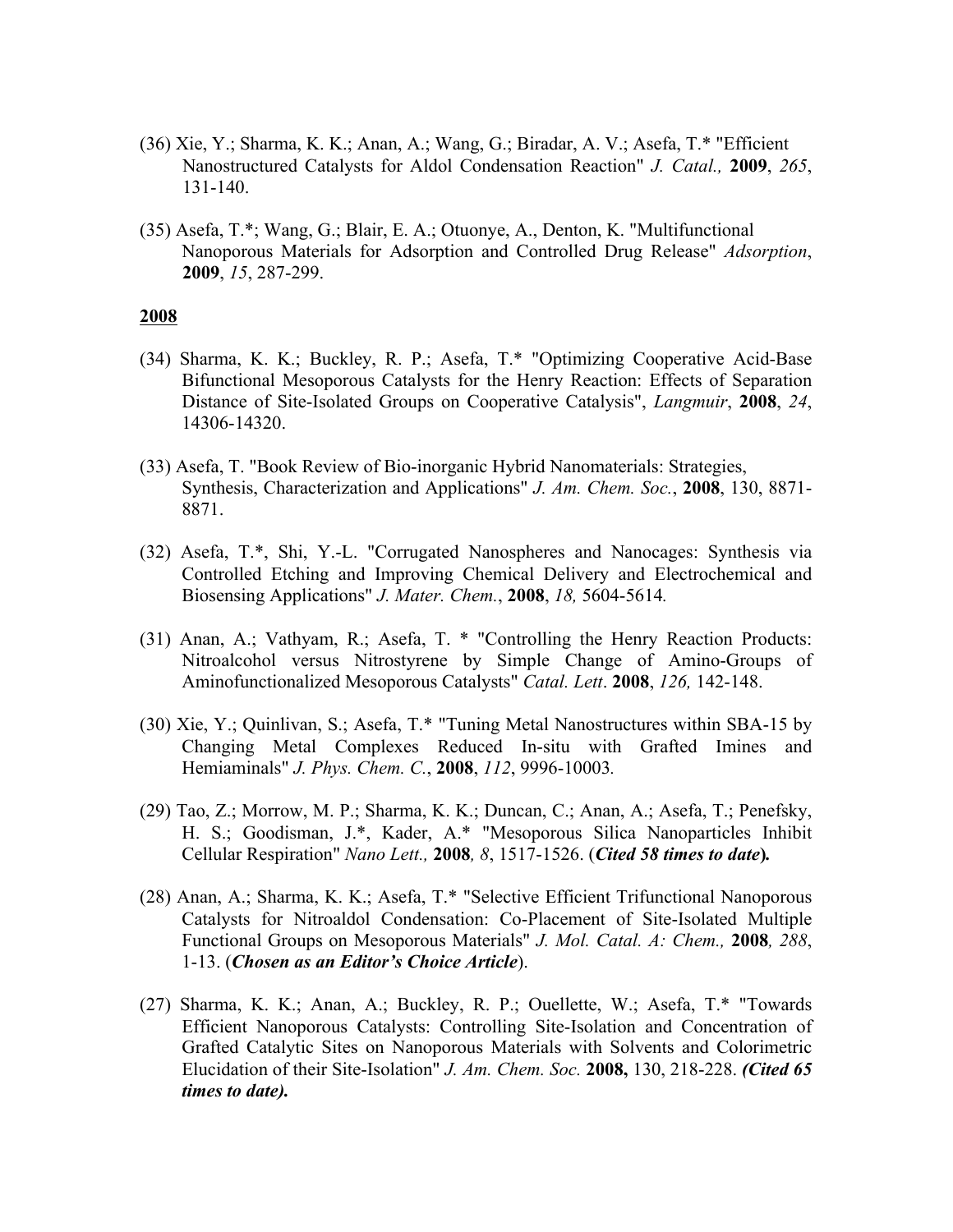(26) Di Pasqua, A. J.; Sharma, K. K.; Shi, Y.-L.; Toms, B. B.; Ouellette, W.; Dabrowiak, J. C.\*, Asefa, T.\* "Cytotoxicity of mesoporous silica nanomaterials" *J. Inorg. Biochem.*, **2008**, *102*, 1416-1423. *(Cited 98 times to date).*

#### **2007**

- (25) Sharma, K. K.; Asefa, T.\* "Efficient Bifunctional Nanocatalysts by Simple Postgrafting of Spatially-isolated Catalytic Groups on Mesoporous Materials" *Angew. Chem., Int. Ed.*, **2007**, *46*, 2879-2882. *(Cited 112 times to date).*
- (24) Otuonye, A.; Asefa, T.\* "Efficient and Selective Nanoscale Catalysts by Solvent-Assisted Site-Isolated Grafting (SASIG) of Multiple Functional Groups on Mesoporous Materials" *Chemtracts Inorg. Chem*., **2007**, *20*, 85-93.
- (23) Shi, Y.-L.; Asefa, T.\* "Tailored core-shell-shell nanostructures: Sandwiching gold nanoparticles between silica cores and tunable silica shells" *Langmuir*, **2007**, *23*, 9455-9462. *(Among the Top Ten Most Accessed Articles in 2007 Cited 52 times to date).*

#### **2006**

(22) Asefa, T.\*, Shi, T.-L. "Super-stable high-quality  $Fe<sub>3</sub>O<sub>4</sub>$  dendron-nanocrystals dispersible in both organic and aqueous solutions" *Chemtracts Inorg. Chem.,* **2006***, 19,* 299-305.

## *Publications Prior to 2006 (as a Postdoctoral and as a Graduate Student)*

- (21) Asefa, T.; Lennox, R. B. "Synthesis of gold nanoparticles via electroless deposition in SBA-15" *Chem. Mater.*, **2005**, *17*, 2481-2483
- (20) Whitnall, W.; Asefa, T.; Ozin, G. A. "Hybrid periodic mesoporous organosilicas" *Adv. Funct. Mater.* **2005**, *15*, 1696-1702.
- (19) Asefa, T.; Kruk, M.; Coombs, N.; Grondey, H.; MacLachlan, M. J.; Jaroniec, M.; Ozin, G. A. "Novel Routes to Periodic Mesoporous Aminosilicas, PMAs: Ammonolysis of Periodic Mesoporous Organosilicas" *J. Am. Chem. Soc.* **2003,** *125,*  1662-11673.
- (18) Kruk, M.; Asefa, T.; Coombs, N.; Jaroniec, M.; Ozin, G. A. "Synthesis and characterization of ordered mesoporous silicas with high loadings of methyl groups" *J. Mater. Chem.* **2002,** *12,* 3452-3457.
- (17) Kuroki, M.; Asefa, T.; Whitnal, W.; Kruk, M.; Yoshina-Ishii, C.; Jaroniec, M.; Ozin, G.A. "Synthesis and Properties of 1,3,5-Benzene Periodic Mesoporous Organosilica (PMO): Novel Aromatic PMO with Three Point Attachments and Unique Thermal Transformations" *J. Am. Chem. Soc.* **2002,** *124,* 13886-13895.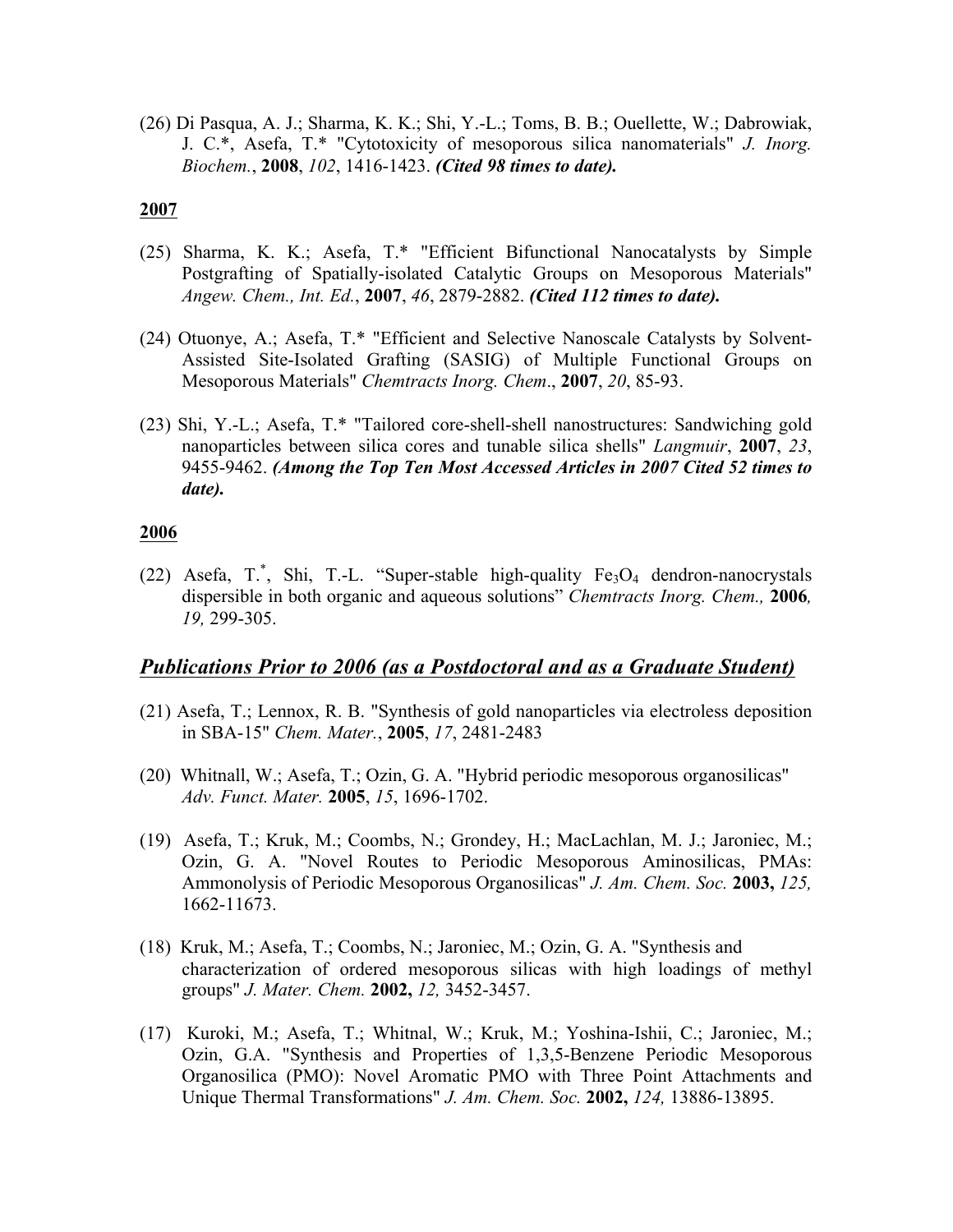- (16) Kruk, M.; Asefa, T.; Jaroniec, M.; Ozin, G. A. "Synthesis and characterization of methyl and vinyl-functionalized ordered mesoporous silicas with high organic content" *Stud. Surf. Sci. Catal.* **2002,** *141,* 197-204.
- (15) Asefa, T.; Ozin, G. A.; Grondey, H.; Kruk, M.; Jaroniec, M. "Recent developments in the synthesis and chemistry of periodic mesoporous organosilicas" *Stud. Surf. Sci. Catal.* **2002,** *141,* 1-26.
- (14) Asefa, T.; Coombs, N.; Grondey, H.; Jaroniec, M.; Kruk, M.; MacLachlan, M. J.; Ozin, G. A. "Bio-inspired nanocomposites: from synthesis toward potential applications" *Mater. Res. Soc. Symp. Proc.* **2002,** *711,* 347-357.
- (13) Kruk, M.; Asefa, T.; Jaroniec, M.; Ozin, G. A. "Metamorphosis of Ordered Mesopores to Micropores: Periodic Silica with Unprecedented Loading of Pendant Reactive Organic Groups Transforms to Periodic Microporous Silica with Tailorable Pore Size" *J. Am. Chem. Soc.* **2002,** *124,* 6383-6392. •
- (12) Matos, J. R.; Kruk, M.; Mercuri, L. P.; Jaroniec, M.; Asefa, T.; Coombs, N.; Ozin, G. A.; Kamiyama, T.; Terasaki, O. "Periodic Mesoporous Organosilica with Large Cagelike Pores" *Chem. Mater.* **2002,** *14,* 1903-1905. •
- (11) Temtsin, G.; Asefa, T.; Bittner, S.; Ozin, G.A. "Aromatic PMOs: tolyl, xylyl and dimethoxyphenyl groups integrated within the channel walls of hexagonal mesoporous silicas" *J. Mater. Chem.* **2001,** *11,* 3202-3206.
- (10) Asefa, T.; Kruk, M.; MacLachln, M.J.; Coombs, N.; Grondey, H.; Jaroniec, M.; Ozin, G. A. "Sequential hydroboration-alcoholysis and epoxidation-ring opening reactions of vinyl groups in mesoporous vinylsilica" *Adv. Funct. Mater.* **2001,** *11,*  447-456.
- (9) Asefa, T.; Kruk, M.; MacLachlan, M. J.; Coombs, N.; Grondey, H.; Jaroniec, M.; Ozin, G. A. "Novel Bifunctional Periodic Mesoporous Organosilicas, BPMOs: Synthesis, Characterization, Properties and in-Situ Selective Hydroboration-Alcoholysis Reactions of Functional Groups" *J. Am. Chem. Soc.* **2001,** *123,* 8520- 8530. *(Cited 226 times to date).* •
- (8) Dag, O.; Yoshina-Ishii, C.; Asefa, T.; MacLachlan, M. J.; Grondey, H.; Coombs, N.; Ozin, G. A. "Oriented periodic mesoporous organosilica (PMO) film with organic functionality inside the channel walls" *Adv. Funct. Mater.* **2001,** *11,* 213-217. *(Cited 115 times to date).*
- (7) Asefa, T.; Coombs, N.; Dag, O.; Grondey, H.; MacLachlan, M.J.; Ozin, G.A.; Yoshina-Ishii, C. "Periodic mesoporous organosilicas (PMOs): nanostructured organic-inorganic hybrid materials" *Mater. Res. Soc. Symp. Proc.* **2001,** *628,*  CC3.9.1-CC3.9.8.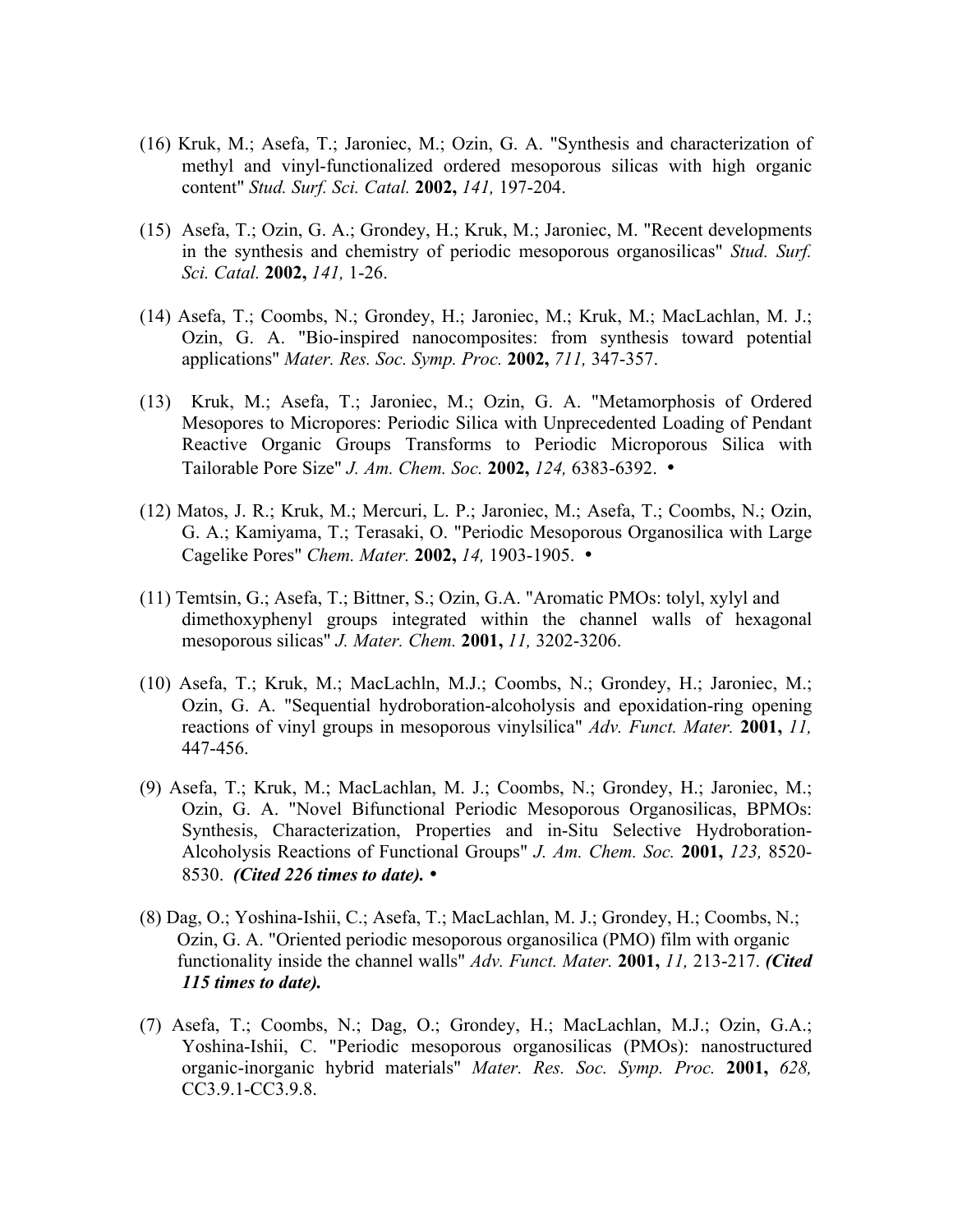- (6) Asefa, T.; Yoshina-Ishii, C.; MacLachlan, M. J.; Ozin, G. A. "New nanocomposites: putting organic function 'inside' the channel walls of periodic mesoporous silica" *J. Mater. Chem.* **2000,** *10,* 1751-1755. *(Cited 15 times to date and among the 10 most accessed articles in 2000; On the Front Cover; and Cited 142 times to date). \**
- (5) MacLachlan, M. J.; Asefa, T.; Ozin, G. A. "Writing on the wall with a new synthetic quill" *Chem. Eur. J.* **2000,** *6,* 2507-2511. *(On Front Cover and Cited 109 times)*  ••
- (4) Asefa, T.; MacLachlan, M. J.; Grondey, H.; Coombs, N.; Ozin, G. A. "Metamorphic channels in periodic mesoporous methylenesilica" *Angew. Chem., Int. Ed.* **2000,** *39,*  1808-1811. *(Cited over 226 times to date)* ••
- (3) Asefa, T.; MacLachlan, M. J.; Coombs, N.; Ozin, G. A. "Periodic mesoporous organosilicas with organic groups inside the channel walls" *Nature* **1999,** *402,* 867- 871. *(Cited 1185 times to date)* ••••
- (2) Yoshina-Ishii, C.; Asefa, T.; Coombs, N.; MacLachlan, M. J.; Ozin, G. A. "Periodic mesoporous organosilicas, PMOs: fusion of organic and inorganic chemistry 'inside' the channel walls of hexagonal mesoporous silica" *Chem. Commun.* **1999***,* 2539- 2540. *(Cited 315 times to date)* •••
- (1) Lal, M.; Joshi, M.; Kumar, D.N.; Friend, C.S.; Winiarz, J.; Asefa, T.; Kim, K.; Prasad, Paras N. "Inorganic-organic hybrid materials for photonics" *Mater. Res. Soc. Symp. Proc.* **1998,** *519,* 217-225.

#### *Patents:*

==========

- (1) Inventors: Asefa, T.\* , Fuller, R.; Schiff, E. A. "Mesoporous and Nanoporous Materials, and Methods of Synthesizing the Same" *US Patent Application Number: 20100313937; Application Date: 12-16-2011*
- (2) Inventors: Asefa, T.\* , Shi, Y.-L. "Corrugated and Nanoporous Microstructures and Nanostructures, and Methods for Synthesizing the Same" *US Patent Application Number: 20100093013; Application Date: 04-15-2010*
- (3) Inventors: Asefa, T.\* , Sharma, K. K., Anan, A. "Selective and Efficient Bifunctional and Trifunctional Nanoporous Catalysts" *US Patent Application Number: 20090043134; Application Date: 02-12-2009*
- (4) Inventors: W. Whitnal, T. Asefa, G. A. Ozin "Hybrid Organic-Inorganic Mesoporous Materials", Licenced to The Governing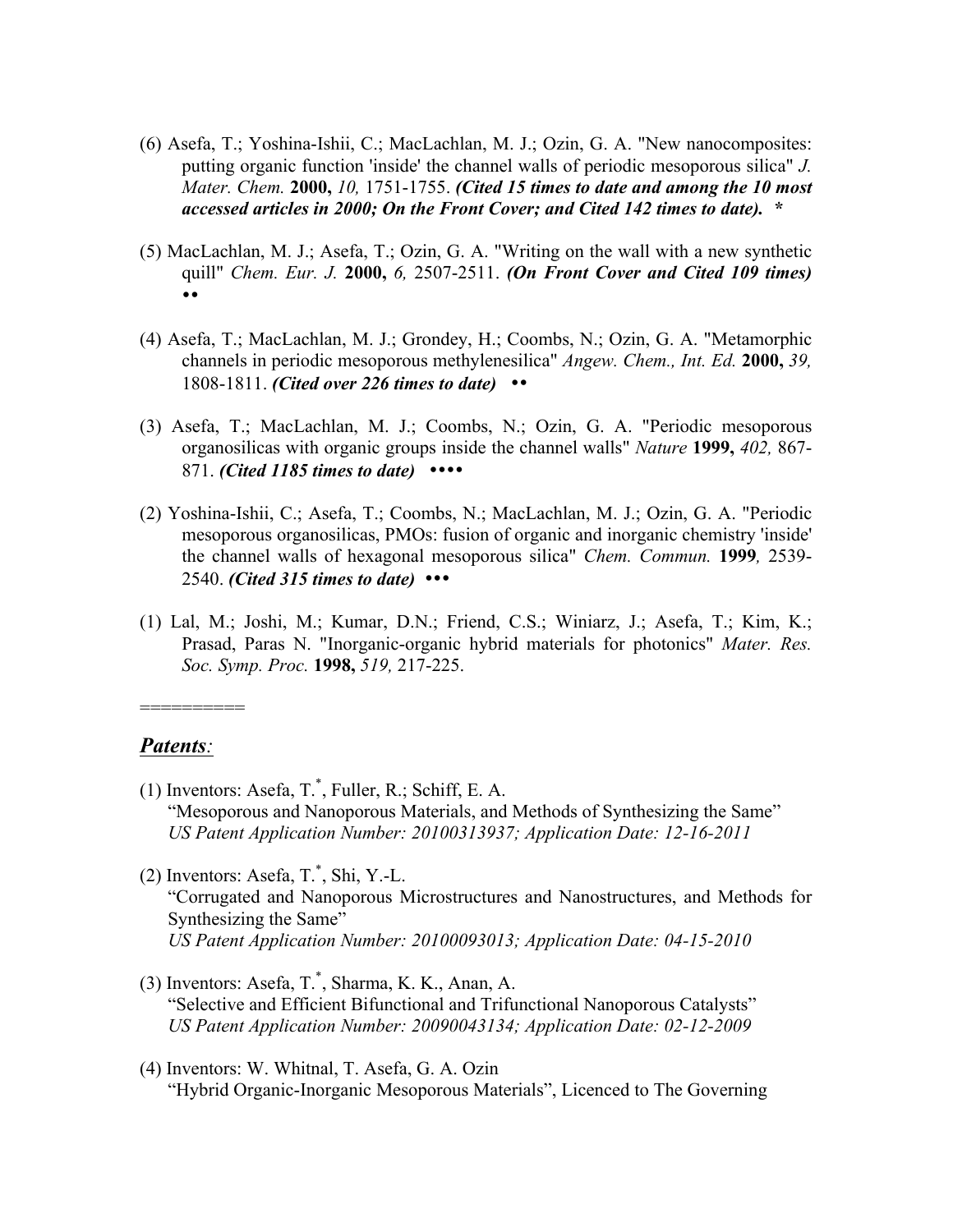Council of the University of Toronto, Canada. *US Patent Application Number: US 2008/0193734 A1; Patent Filed: 03/16/2005.*

(5) Inventors: T. Asefa and G. A. Ozin

 "Functionalized organometallic crystalline Mesoporous material prepared by metalation-condensation of organometallic compounds" Licenced to ExxonMobil Research and Engineering Company, USA.  *US Patent US 6,960,551.* 

- (6) Inventors: T. Asefa and A. V. Biradar "Gold Nanocatalysts and Methods of Use Thereof" U.S. Provisional Patent Application No. 61/484,040; Application Number: 13/467,492; Filed on May 9, 2011.
- (7) Inventors: T. Asefa, A. V. Biradar and Y. Wang "Efficient and Recyclable Heterogeneous Nanocatalysts" United States Patent Application No. 13/396,052; Filed February 14, 2012
- (8) Inventors: T. Asefa and R. Silva "Carbon Nanoneedles and Methods of Use Thereof" Invention Disclosure; Patent Application in Progress.
- (9) Inventors: T. Asefa and R. Silva "Continuous and Selective Henry Reaction over Nanoporous Silica-Supported Amine Catalyst on Fixed Bed Reactor" Invention Disclosure; Patent Application in Progress.

## *Invited Talks and Conference Presentations:*

#### **2015**

- 117) Invited Talk, International Workshop on Graphene and  $C_3N_4$ -based Photocatalysts, Wuhan University of Technology, Wuhan, China; June 2015.
- 116) Invited Talk, Sustainable Nanotechnology Conference, Venice, Italy; March 2015.
- 115) Invited seminar at the Ernest Mario School of Pharmacy, Rutgers University, Piscataway, NJ; January 2015.
- 114) Invited seminar at the Hungry Minds seminar series at City Science Center, Technology and Research Park in Philadelphia, Philadelphia, PA; January 2015.

- 113) Invited talk, Symposium on Advanced Materials at the Graduate School of Materials Science, Osaka Prefecture University, Osaka, Japan; November 2014.
- 112) Invited talk, Department of Chemistry, Graduate School of Science, Kyoto University, Kyoto, Japan; November 2014.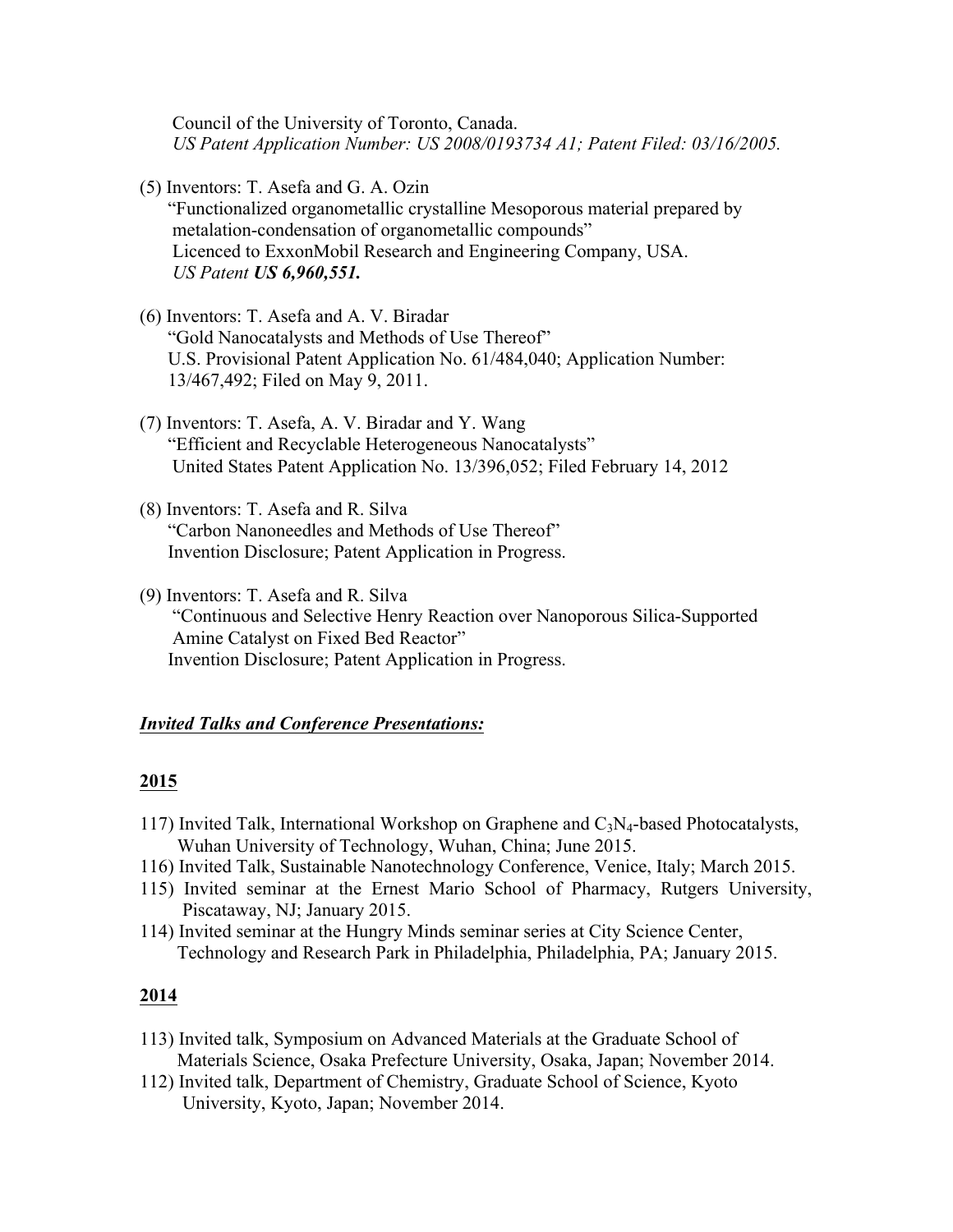- 111) Research talk, The 22<sup>nd</sup> International Conference on Composites/Nano Engineering. (ICCE-22), Malta; July 2014.
- 110) Invited talk at  $7<sup>th</sup>$  International Symposium of Nanoporous Materials (Nano-7), Niagara Fall, Ontario, Canada; June 2014.
- 109) Invited talk in the Department of Chemical Engineering at City College, City University of New York, New York; March 2014.
- 108) Invited talk in the Department of Physics at Seton Hall University, South Orange, New Jersey; March 2014.
- 107) Invited talk in the Department of Chemistry at William Paterson University, Wayne, New Jersey; February 2014.

- 106) Invited Talk and participated on the International Forum in Chemical Process Intensification and Green Technology" at Beijing University of Chemical Technology (BUCT) in Beijing, China, September 2013.
- 105) Invited Talk on Nanotechnology, Summer School to Chinese Students and Delegates, Rutgers University, August 2013.
- 104) Invited research talk at the State University of Maringa, Mainga, Paraná State, Brazil, August 2013.
- 103) Invited talk at Brazil's National Laboratory, the Laboratório Nacional de Luz Síncrotron, in Campinas, Brazil, August 2013.
- 102) Invited talk in the Department of Chemistry at Universidade Estadual de Campinas (UNICAMP), Campinas, São Paulo State, Brazil, August 2013.
- 101) Invited research talk at Fuel Cell Research Center at Korea Institute of Science and Technology (KIST) in Seoul, South Korea, August 2013.
- 100) Invited research talk at LG Chem in Daejeon, South Korea, August 2013.
- 99) Invited research talk in the Nanotechnology Center at the Korea Advanced Institute of Science and Technology (KAIST), Daejeon, South Korea, August 2013.
- 98) Invited talk in Department of Chemistry at Yonsei University, Seoul, South Korea, August 2013.
- 97) Research talk, The 21<sup>st</sup> Annual International Conference on Composites/Nano Engineering. (ICCE-21), Tenerife, Canary Islands, Spain, July 2013.
- 96) Invited research talk in the School of Materials Science and Engineering at South China Science and Technology (SCUT) in Guangzhou, China, June 2013.
- 95) Invited Talk, University of Pennsylvania, Spring 2013.
- 94) Invited Talk, South China University of Technology (SCUT), Guangzou, China, Summer 2013.
- 93) Invited Talk, The 16th International Symposium on Relations between Homogeneous and Heterogeneous Catalysis (ISHHC-16), Hokkaido University, Sapporo, Japan, Summer 2013.
- 92) Invited Talk, The 21st Annual International Conference on Composite / Nano Engineering  $(ICCE - 21)$  Tenerife, Spain Summer, 2013.
- 91) Invited Talk on Nanotechnology for Beijing Science and Technology Delegates at Rutgers University, Summer 2013.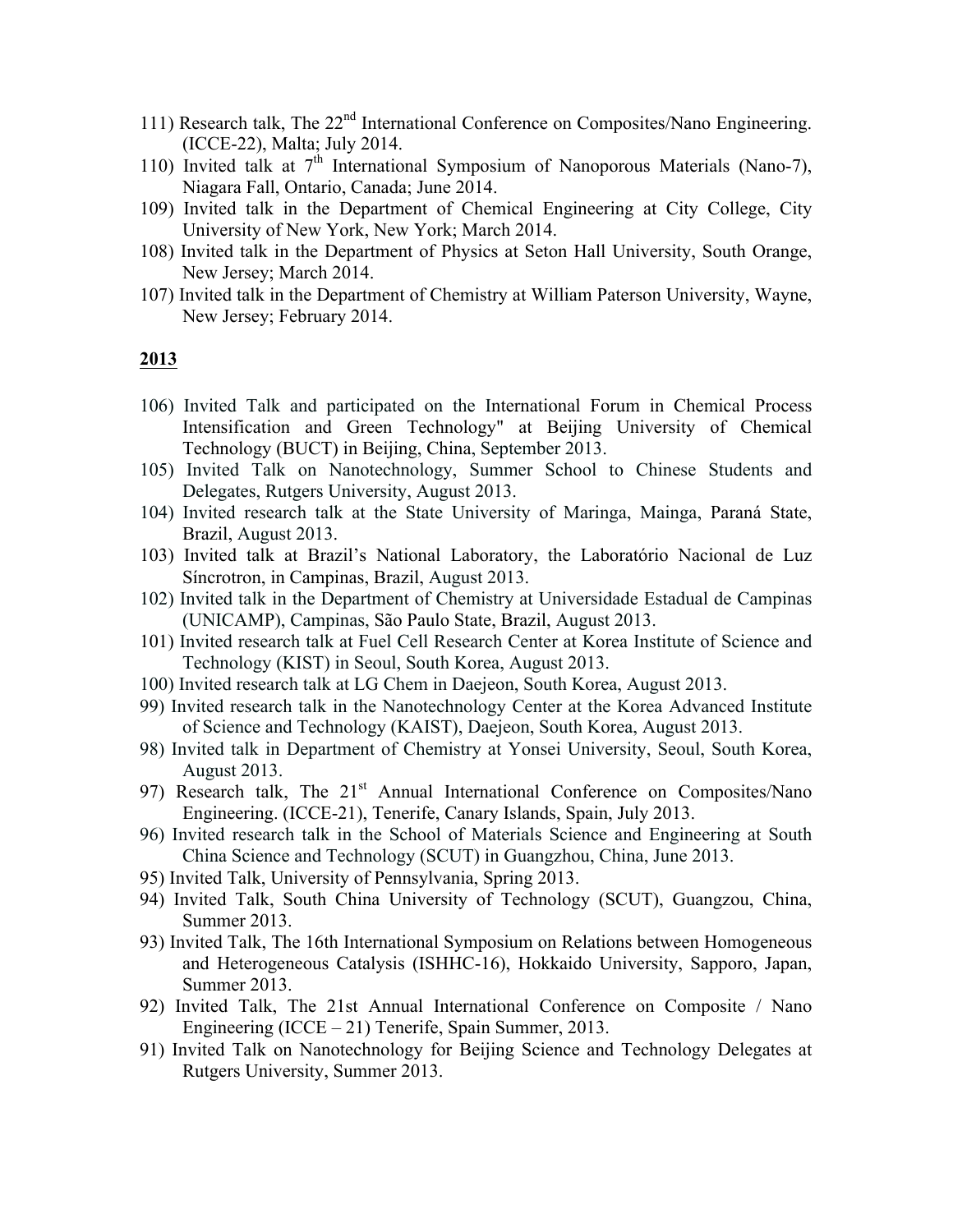- 90) Invited Talk, Catalysis Club of Philadelphia Symposium, Wilmington, DE; June 2012.
- 89) Invited Talk, National Science Foundation; Ceramics Division; June 2012.
- 88) Invited Speaker, 42<sup>nd</sup> Organic Catalysts Research Society Symposium, Annapolis, MD; April 2012.

## **2011**

- 87) Invited Talk, ChemShow 2011 and Nanotechnology Conference, Basic Chemistry of Green/Bio-Nano Convergence, New York City, November 1, 2011.
- 86) Invited Speaker,  $9<sup>th</sup>$  International Nanomedicine and Drug Delivery Symposium, NanoDDS'11, Salt Lake City, UT, October, 2011.
- 85) Invited Oral Presentation, Joint Rutgers-BASF Catalysis Meeting, Nutley, NJ, May 2011.
- 84) Oral Presentation, 85<sup>th</sup> ACS Colloid and Surface Science Symposium, Montreal, Quebec, Canada, July 2011.
- 83) Keynote Lecture, Omega Chi Epsilon (the American Honor Society for Chemical Engineering Students) induction, Rutgers University, Piscataway, NJ, Spring 2011.
- 82) Invited Lecture, Nanomaterials Class, Materials science and Engineering Department, Rutgers University, Piscataway, NJ, Spring 2011.
- 81) Invited Lecture, Nanomedicine Class, Biomedical Engineering Department, Rutgers University, Piscataway, NJ, Spring 2011.

- 80) Invited Talk, Pacifichem, Honolulu, Hawaii, December 2010.
- 79) Invited Poster Presentation, NSF Ceramic Materials Principal Investigator Workshop, National Science Foundation, Washington, DC, September 2010.
- 78) Oral Presentation, New Graduate students, Chemical and Biochemical Engineering Department, Rutgers, Piscataway, NJ, September 2010.
- 77) Oral Presentation, Rutgers Governors' School, Piscataway, NJ, Summer 2010.
- 76) Invited Talk, Joint Princeton-Rutgers Research Conference, Princeton University, Princeton, NJ, Spring 2010.
- 76) Invited Talk, Joint Rutgers-Roche Research Meeting, Roche, Nutley, NJ, March, 2010.
- 75) Poster Presentation, 239th ACS National Meeting, San Francisco, Spring 2010.
- 74) Oral Presentation, 239th ACS National Meeting, San Francisco, Spring 2010.
- 73) Invited Lecture, Nanomaterials Class, Materials science and Engineering Department, Rutgers University, Piscataway, NJ, Spring 2010.
- 72) Invited Talk, IGERT Students, Rutgers University, Piscataway, NJ, Spring 2010.
- 71) Invited Talk, City College, City University of New York, April 2010.
- 70) Invited Talk, New Jersey Institute of Technology (NJIT), March 2010.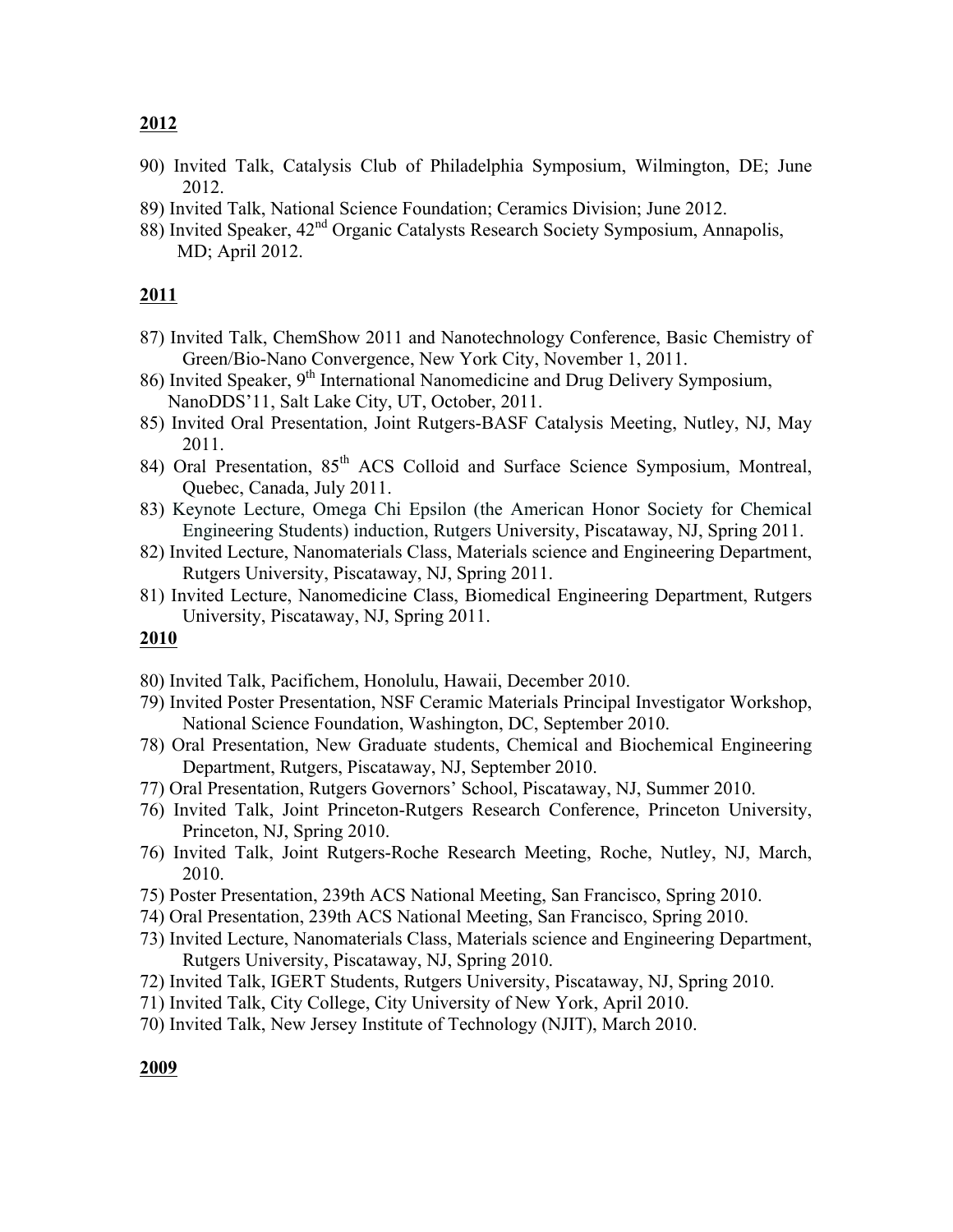- 69) Invited Talk, Rutgers University at Newark, Newark, NJ, October 2009.
- 68) Invited Talk, Fairleigh Dickinson University, Madison, NJ, September 2009.
- 67) Invited Talk, International Conference on Multifunctional, Hybrid and Nanomaterials, Hybrid Materials 2009, March 2009, Tours, France.
- 64) Invited Talk, Rutgers University, New Brunswick, NJ, February 2009.
- 63) Invited Visit, vant Hoff's Institute of Molecular Sciences, University of Amsterdam, Amsterdam, the Netherlands, February 2009.
- $62)$  237<sup>th</sup> American Chemical Society National Meeting "Efficient and selective nanoporous heterogeneous catalysts for various (tandem) reactions" *Oral Presentation*, Inorganic Division, March 2009, Salt Lake City, UT, USA
- 61) 237th American Chemical Society National Meeting "Corrugated and nanoporous nanopheres for drug delivery and biosensing applications" *Oral Presentation*, Division of Colloid & Surface Chemistry, Applications in Nanoscience, March 2009, Salt Lake City, UT, USA.
- 60) 237th American Chemical Society National Meeting "Functionalized nanospheres for targeted drug delivery applications and their biocompatibility (cytotoxicity)" *Oral Presentation*, Division of Inorganic Chemistry, Materials Applications, March 2009, Salt Lake City, UT, USA.

- 59) Invited Talk "Food Nanotechnology", Cornell University, September 2008.
- 58) Invited Talk, GoNano Symposium, University of Toronto, Toronto, Canada, October 2008.
- 57) Oral presentation, 235<sup>th</sup> American Chemical Society National Meeting "Multifunctional nanostructured materials and selective efficient catalysts: New synthetic strategies and their potential applications from catalysis to drug delivery" *Oral Presentation*, March 2008, New Orleans, LA, USA
- 56) Oral Presentation, 235<sup>th</sup> American Chemical Society National Meeting, March 2008, New Orleans, LA, USA.
- 55) Oral presentation, 235<sup>th</sup> American Chemical Society National Meeting, "Antibodyconjugated gold nanoparticles for detection of pathogens in water" COLL-146, New Orleans, LA, April 2008.
- 54) Invited Talk at International Symposium of Nanoporous Materials V, Vancouver, British Columbia, May 2008.
- 53) Invited Talk at 82<sup>nd</sup> ACS Colloid and Surface Science Symposium, North Carolina State University, Raleigh, NC, June 2008.

- 52) Department of Chemistry, Utica College, Utica, NY, Nov. 2007
- 51) Participant and Invited talk at O'Brien & Gere / Syracuse University /SUNY ESF Technology Day Conference, Spring 2007
- 50) Department of Chemistry, Kenyon College, Gambier, OH, 2007.
- 49) Oral presentation, American Chemical Society National Meeting, Chicago, IL, Spring 2007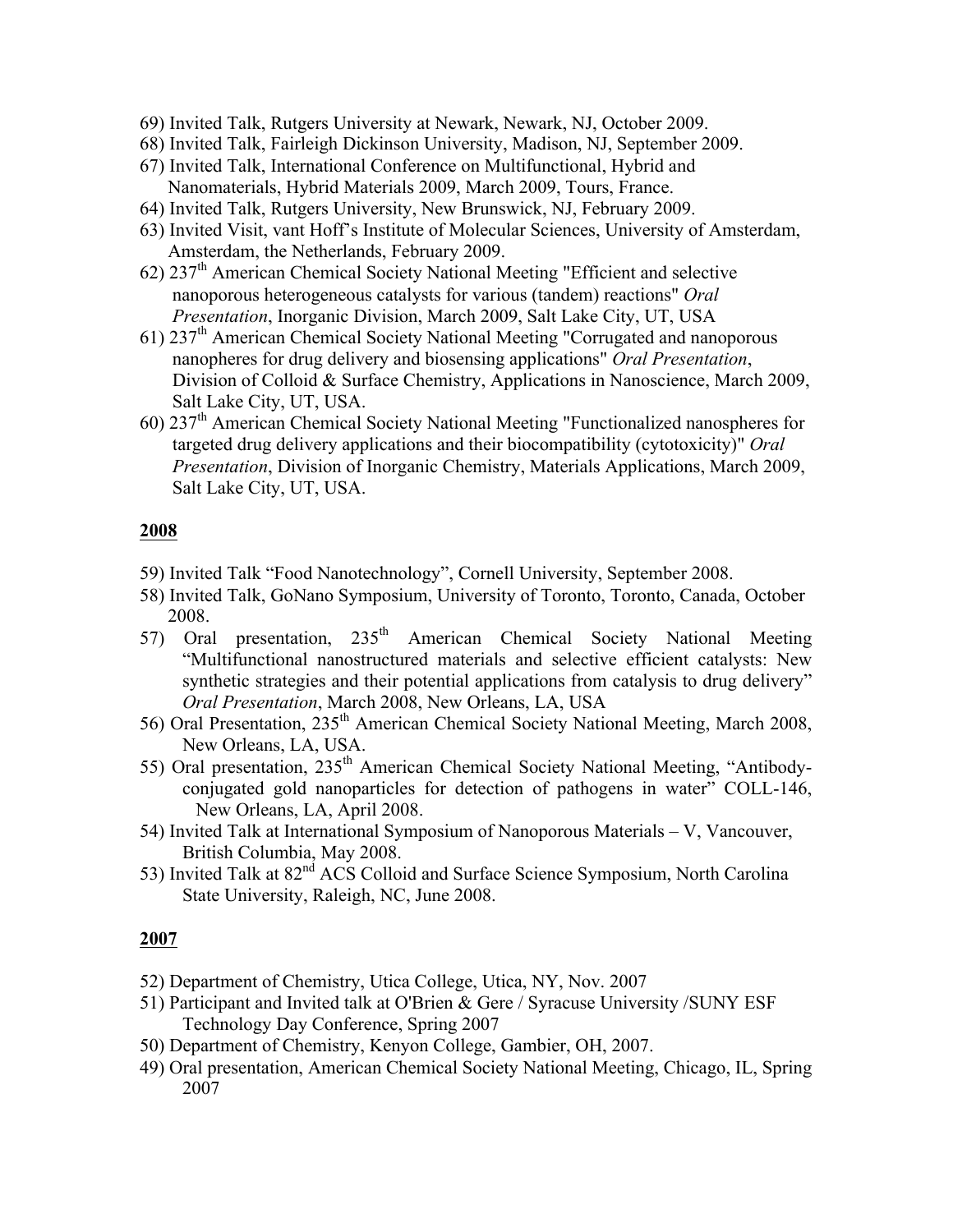- 48) Poster presentation, American Chemical Society National Meeting, Chicago, IL, Spring 2007
- 47) Invited Speaker at Café Scientifique, "Nanoscience and Nanotechnology: About Little Things but Big Science and Technology" Milton Rubenstein Museum of Science and Technology, Syracuse, NY, Feb. 2007
- 46) Invited Panelist and Speaker at SBIR Conference, Sheraton Hotel, Syracuse University, Mar. 2007
- 45) Invited Panelist and Speaker at Accelerate 2007, A Syracuse Central New York on New Ideas in Technology, Manufacturing, Energy and the Environment, Apr. 2007
- 44) Invited Lecture, Syracuse University Project Advance (SUPA), Syracuse, Oct. 2007
- 43) Invited Lecture, Syracuse University Project Advance (SUPA), New York City, Nov. 2007
- 42) Department of Chemistry, SUNY Albany, Nov. 2007.
- 41) Department of Chemistry, College of Staten Island, Nov. 2007
- 40) Session Chair, American Chemical Society, Inorganic / Materials Chemistry, Chicago, IL, Spring 2007

- 39) Department of Physics, Syracuse University, Syracuse, NY, Jan. 2006
- 38) Department of Chemistry, University of Missouri at Rolla, Rolla, MO, Mar. 2006
- 37) The 231st American Chemical Society (ACS) National Meeting, Atlanta, GA, Mar. 2006
- 36) Cornell Nanoscale Facility, Cornell University, Ithaca, NY, Jun. 2006
- 35) Invited Talk (Main Group Chemistry), American Chemical Society, 35<sup>th</sup> Northeast Regional Meeting (NERM), 2006, Binghamton, NY, Oct. 2006
- 34) Invited Talk (Recent Advances in Materials Chemistry), American Chemical Society, 35th Northeast Regional Meeting (NERM), 2006, Binghamton, NY, Oct. 2006
- 33) Participant and Invited Talk at Nanocuse Conference, SUNY ESF April 2006
- 32) Department of Chemistry, Utica College, Utica, NY, Nov. 2007
- 31) Department of Chemistry, Lehigh University, Bethlehem, PA, Nov. 2006
- 30) Participant and Invited talk at O'Brien & Gere / Syracuse University /SUNY ESF Technology Day Conference, March 2006.
- 29) Department of Chemistry, Kenyon College, Gambier, OH, 2007.
- 28) Two Oral presentations and 2 Poster presentations at the American Chemical Society National Meeting, Chicago, Spring 2007.
- 27) Invited Speaker at Café Scientifique, "Nanoscience and Nanotechnology: About Little Things but Big Science and Technology" Milton Rubenstein Museum of Science and Technology, Syracuse, NY, February 2007.
- 26) Invited Panelist and Speaker at SBIR Conference, Sheraton Hotel, Syracuse University, March 2007.
- 25) Invited Panelist and Speaker at Accelerate 2007, A Syracuse Central New York on New Ideas in Technology, Manufacturing, Energy and the Environment, April 2007.
- 24) Invited Lecture, Syracuse University Project Advance (SUPA), Syracuse, Oct. 2007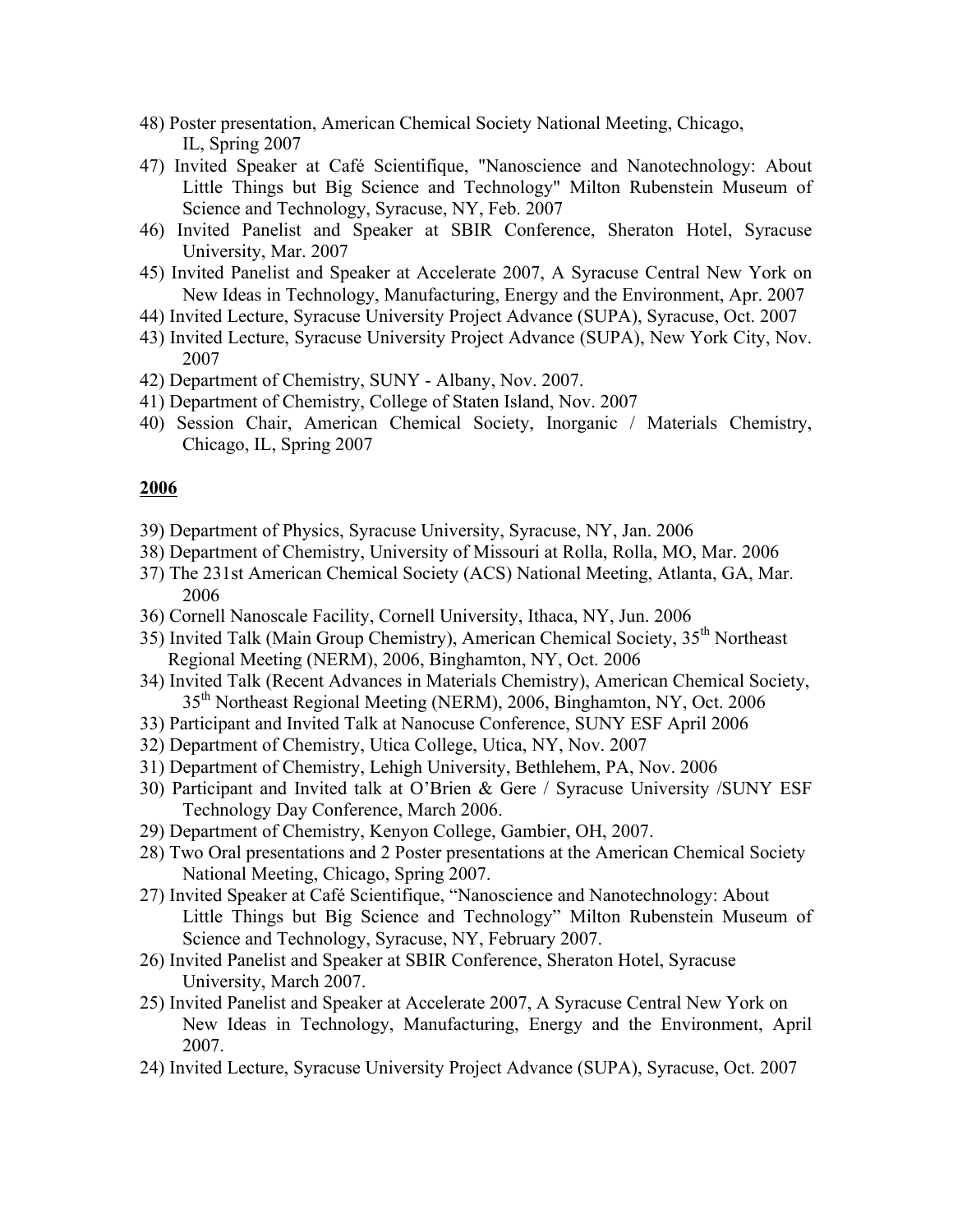- 23) Invited Lecture, Syracuse University Project Advance, New York City, Nov. 2007.
- 22) Department of Chemistry, SUNY Albany, Nov. 2007
- 21) Department of Chemistry, College of Staten Island, Nov. 2007

- 20) Department of Chemistry, Alfred University, Nov. 2005
- 19) Department of Biomedical and Chemical Engineering, Syracuse University, Nov. 2005

## *Invited Talks as a Graduate Student and Post-doctoral Fellow:*

## **2005**

- 18) Department of Chemistry, SUNY at Binghamton, Jan. 2005
- 17) Department of Materials Science and Engineering, University of Delaware, Feb. 2005
- 16) Department of Chemistry, York University, Canada, Feb. 2005
- 15) Department of Chemistry, Rochester Institute of Technology, Feb. 2005
- 14) Department of Chemistry, University of Iowa, Mar. 2005
- 13) Nanoscience Technology Center, University of Central Florida, Mar. 2005
- 12) Department of Engineering and Applied Sciences, Harvard University, Mar. 2005
- 11) Department of Ceramics and Materials Engineering, Rutgers University, April 2005
- 10) Department of Engineering Sciences and mechanics, Pennsylvania State University, Apr. 2005

## **2004**

- 9) Department of Chemistry, University of California at Santa Cruz, Feb. 2004
- 8) Department of Chemistry, University of Waterloo, Feb. 2004
- 7) Department of Chemistry, Florida State University, Dec. 2004
- 6) Department of Chemistry, University of Western Ontario, Canada, Jan.2004
- 5) Department of Materials Science and Engineering, University of California at Berkeley, Apr. 2004
- 4) Department of Chemistry, Arizona State University, Mar. 2004
- 3) Department of Chemistry, Concordia University, Jan 2004

## **2003**

2) Department of Chemistry, Western Michigan University, Dec. 2003

## **2002**

1) Institute for Microstructural Sciences, National Research Council (NRC), Ottawa, Canada, Dec. 2002.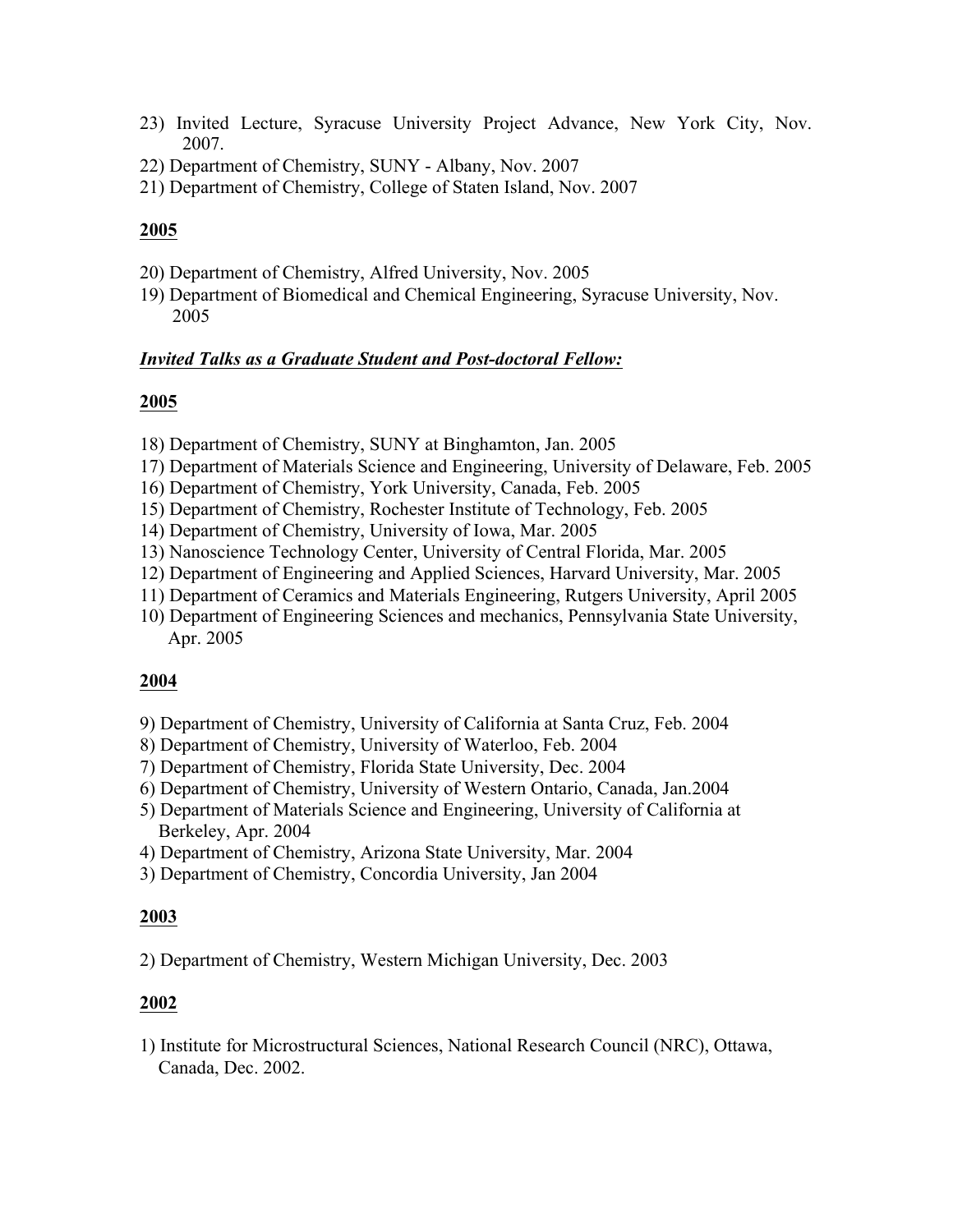## **Research Group Activities / Students Mentored or Being Mentored in Asefa Lab:**

## *11 Post-Doctoral Fellows and Visiting Professors:*

Prof. Jianping Du (Currently working with in Asefa Group at Rutgers) Dr. Anandarup Goswami (Currently working Research position at Regional Centre of Advanced Technologies and Materials (RCPTM), Palacky University, Olomouc, Czech Republic Dr. Xiaoxin Zou (Currently, Associate Professor at Jilin University) Prof. Vitor Almeida (Currently working at State University of Maringa, Brazil) Prof. Bhaskar Sathe (Currently working Dr. Babasaheb Ambedkar Marathwada University, India) Prof. Eun Woo Shin (Currently at University of Ulsan, South Korea) Dr. Zhimin Tao (Currently a Post-doctoral Associate at MIT) Dr. Yan-Li Shi (Currently at Syracuse University) Dr. Randy S. Rarig (Currently working at Pfizer, NY) Dr. Yanfei Wang (Currently working at China Petroleum and Petrochemical Engineering Research Institute (CPPEI) in Beijing, China) Dr. Ankush Biradar (Currently National Chemical Laboratory, NCL, in India) Dr. Jafar Al-Sharab (Currently working at PolyNYU-NYC)

## *27 graduate students have been or are being advised:*

Dr. Sayantani Das (Completed PhD in 2012 and is currently a Post-Doctoral Fellow at Max Plank Institute Mulheim) Dr. Saquib Ahmed (Completed PhD in 2011 and is currently working at Intel) Dr. Krishna K. Sharma (Completed PhD in 2010 and is currently a Post-Doctoral Fellow at Massachusetts Institute of Technology) Dr. Gang Wang (Completed PhD in 2012 at Syracuse) Dr. Cole Duncan (Completed PhD in 2010 and is currently a Law Student at Franklin Pierce Law School at University of New Hampshire) Dr. Rafael da Silva (Currently an Associate Professor at State University of Maringa, Brazil) Xiaoxi Huang (Currently PhD student in Department of Chemistry and Chemical Biology at Rutgers) Katherine Koh (Currently an MSC student in Department of Chemistry and Chemical Biology at Rutgers) Yuying Meng (Currently a PhD student in Asefa Lab) Rajyalakshmi Vathyam (completed MSc thesis and currently working at Medtronic Inc, Warsaw, Indiana, USA) Saravana Kumar (Currently a PhD student in Germany) Archana Biradar (Currently working as National Chemical Laboratory, India) Richard Mishler (PhD student at Rutgers, deceased in 2011) Yang Wang (Currently a PhD student at SUNY-ESF, Syracuse, NY) Rachit Jain (Completed MSc study and student in Department of Chemical and Biochemical Engineering at Rutgers)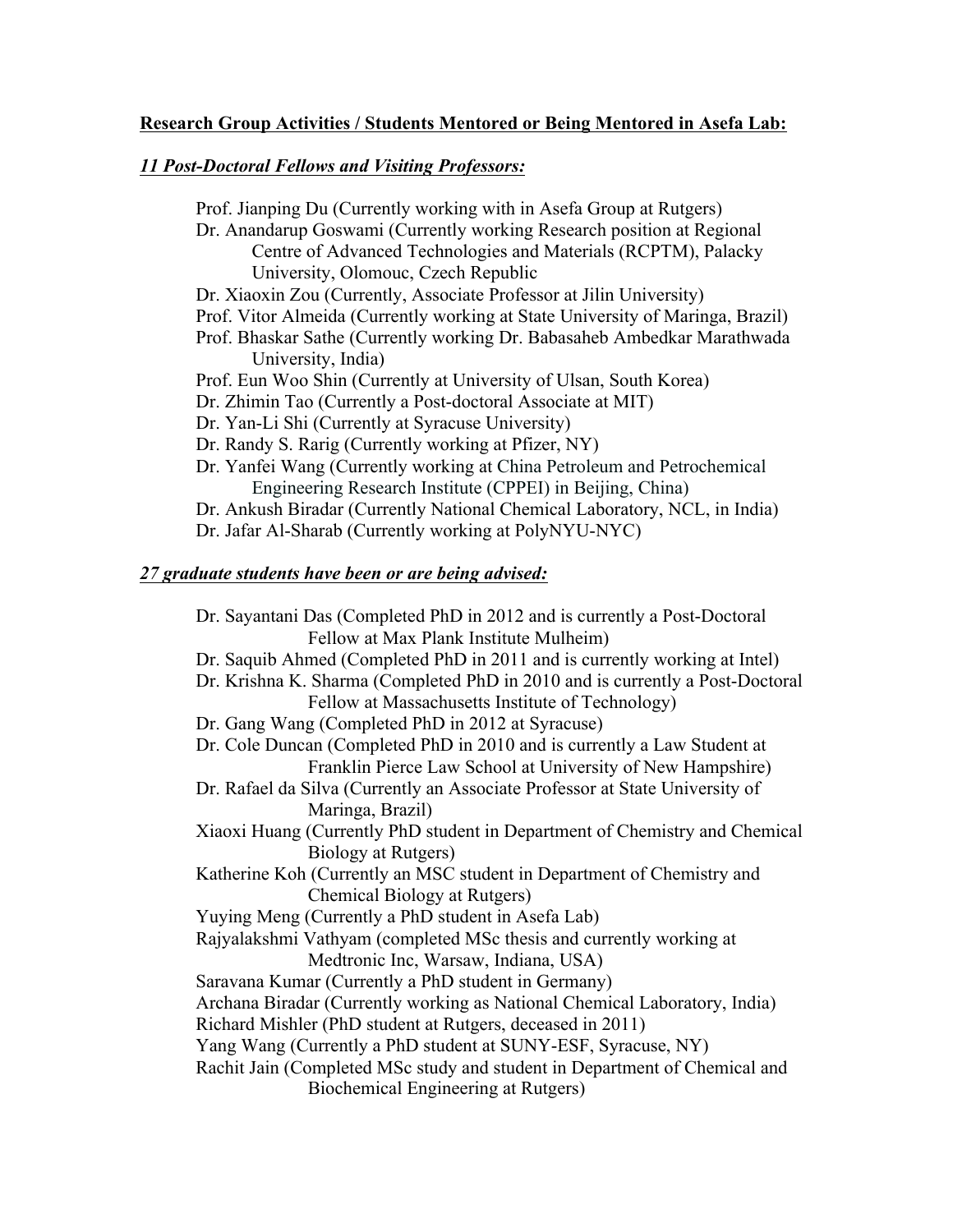Flavian Patrao (Currently an MSc student in Department of Chemical and Biochemical Engineering at Rutgers) Chi-han Huang (Currently an MSc student in Department of Chemical and Biochemical Engineering at Rutgers) Kanak Kuwelkar (Currently an MSc student in Department of Chemical and Biochemical Engineering at Rutgers) Alessandro Campos (Currently a PhD student in Department of Chemistry and Chemical Biology at Rutgers) Marina Kalpouzos (Currently an MSc student in Department of Chemical and Biochemical Engineering at Rutgers) Viral Sagar (Currently an MSc student in Department of Chemical and Biochemical Engineering at Rutgers) Kanak Kuwelkar (Currently an MSc student in Department of Chemical and Biochemical Engineering at Rutgers) Apoorva Vadlamani (Currently an MSc student in Department of Chemical and Biochemical Engineering at Rutgers) Ahmed Jaffar (Currently an MSc student in Department of Chemical and Biochemical Engineering at Rutgers) Tao Zhang (Currently an MSc student in Department of Chemical and Biochemical Engineering at Rutgers) Jay Mehta (Currently an MSc student in Department of Chemical and Biochemical Engineering at Rutgers) Vanessa Hafemann (Currently an Exchange PhD Student in Department of Chemistry and Chemical Biology from Brazil) Elizangella Hafemann (Currently an Exchange PhD Student in Department of Chemistry and Chemical Biology from Brazil) Yue Sun (Currently an MSc student in Department of Chemical and Biochemical Engineering at Rutgers)

## *28 undergraduate students have been or are currently being advised:*

- Amy Otuonye (Currently working at pulmonary group at the National Heart Lung Blood Institute at the National Institute of Health, NIH)
- Robert Buckley (Currently a Graduate Student in Dental School at the University of Maryland, College Park, MD)
- Kelley Denton (Currently Teach for America Vivian T. Thomas Medical Academy and W.E.B Dubois High School and MA student Johns Hopkins University, Teaching Department, Baltimore, MD)
- Sean Quinlivan (Currently a graduate student at University of California at Riverside),
- Johanna Weisenbauer (Currently a graduate student at the Technical University of Graz, Austria)
- Semonti Sinharoy (Was at University of Kansas)
- Elizabeth Blair (Currently Pharmacy student at University of Pennsylvania)
- Chauncey Brown (Currently at Syracuse University)
- Tobias Abel (Currently a graduate student at the Technical University of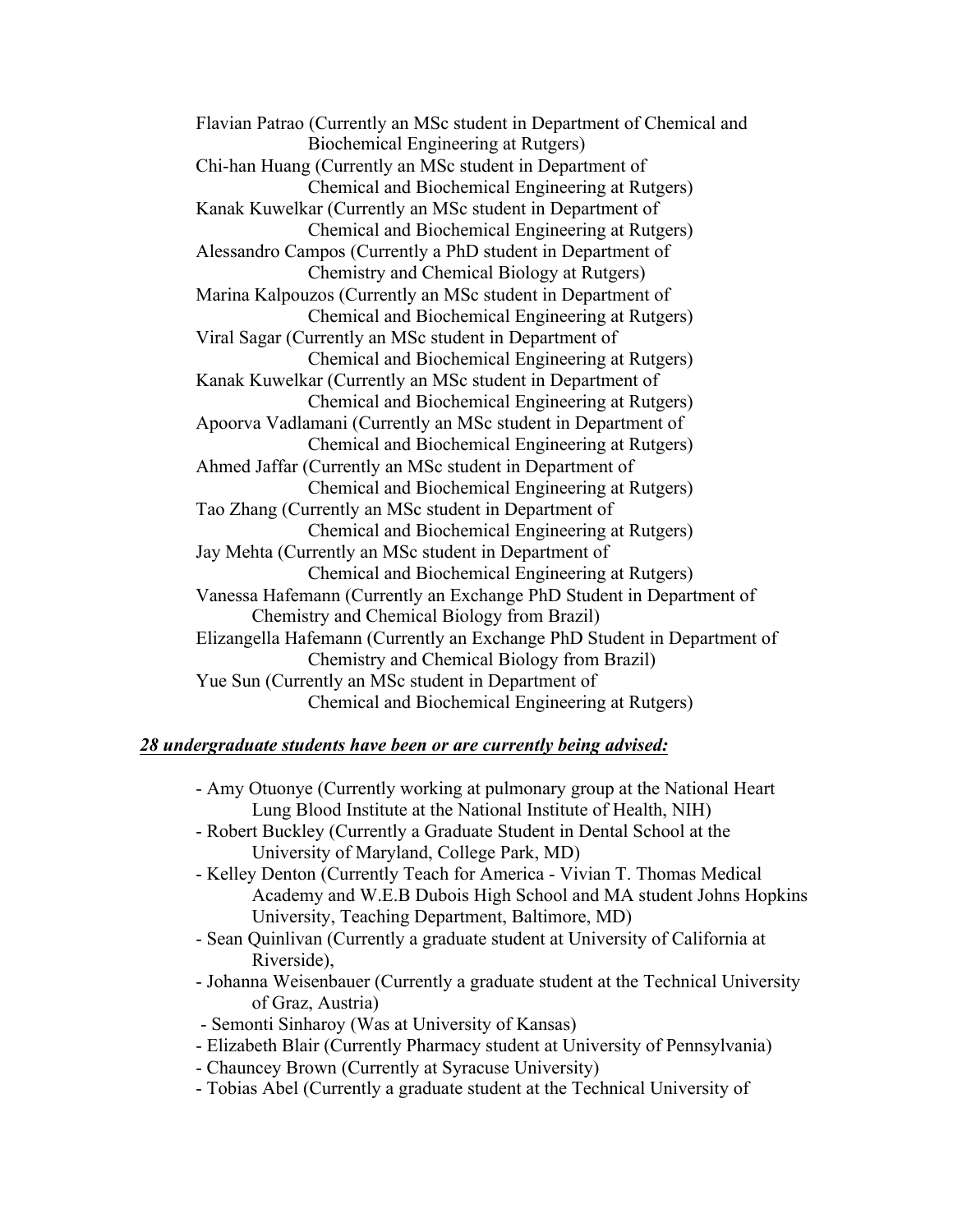Graz, Austria)

- Duncan Dam (Currently a graduate student at Northwestern University)
- Stephanie Flitsch (Currently a graduate student at the Technical University of Graz, Austria)
- Muzhi (Luke) Liu (Currently a graduate student at Syracuse University)
- David Brown (Currently at Rice University)
- Nicauris Batista (Currently at Syracuse University)
- Mukund Patel (Currently at Rutgers University at New Brunswick)
- Stephanie Hayes (Currently a Nursing Student at Johns Hopkins University, Baltimore, MD)
- Ridhima Oberai (Currently at Syracuse University)
- Cassidy Henneman (Currently at Syracuse University)
- Chao Zhang (Currently at Syracuse University)
- Yulia Yevgenyeva (Currently at Syracuse University)
- Elisabeth Wondimu (Currently a PhD student at Memorial Sloan-Kettering Cancer Center and Cornell University)
- Yesha Kathrani (Currently at Rutgers University at New Brunswick)
- Dhara Patel (Currently at Rutgers University at New Brunswick)
- Peter Lobaccaro (Visiting summer student from University of Notre Dame and joint student with Prof. Charles Dismukes at Rutgers University at New Brunswick)
- Tejas Shah (Currently at Rutgers University at New Brunswick)
- Tahia Haque (Currently at Rutgers University at New Brunswick)
- Stephanie Jou (Currently at Rutgers University at New Brunswick)
- Chris Beyel Currently at Rutgers University at New Brunswick)
- Dandarha Pigotti (Exchange student from Brazil)

## *6 High-school students have been mentored in summer research in Asefa Lab:*

- Bryan Cargill
- Peter Godart
- Nicholas Lavrov
- Nicholas Phillips
- Natenapa "Sonic" Simpkins
- Tiffany Sun

## **Collaborators between 2005-Present**

- 1) *Prof. Flavio Maran,* University of Padova, Italy.
- 2) *Prof. Eric Schiff*, Physics Department, Syracuse University.
- 3) *Prof. Vivek Polshettiwar*, Director of Ctaalysis Center, Tata Institute for Fundamental Research (TIFR), India.
- 4) *Prof. James C. Dabrowiak,* Chemistry Department, Syracuse University, USA.
- 5) *Prof. Mietek Jaroniec*, Kent State University, USA.
- 6) *Prof. Gadi Rothenberg*, Vant Hoff's Institute of Molecular Sciences, University of Amsterdam, The Netherlands.
- 7) *Prof. Jerry Goodisman,* Chemistry Department, Syracuse University, USA*.*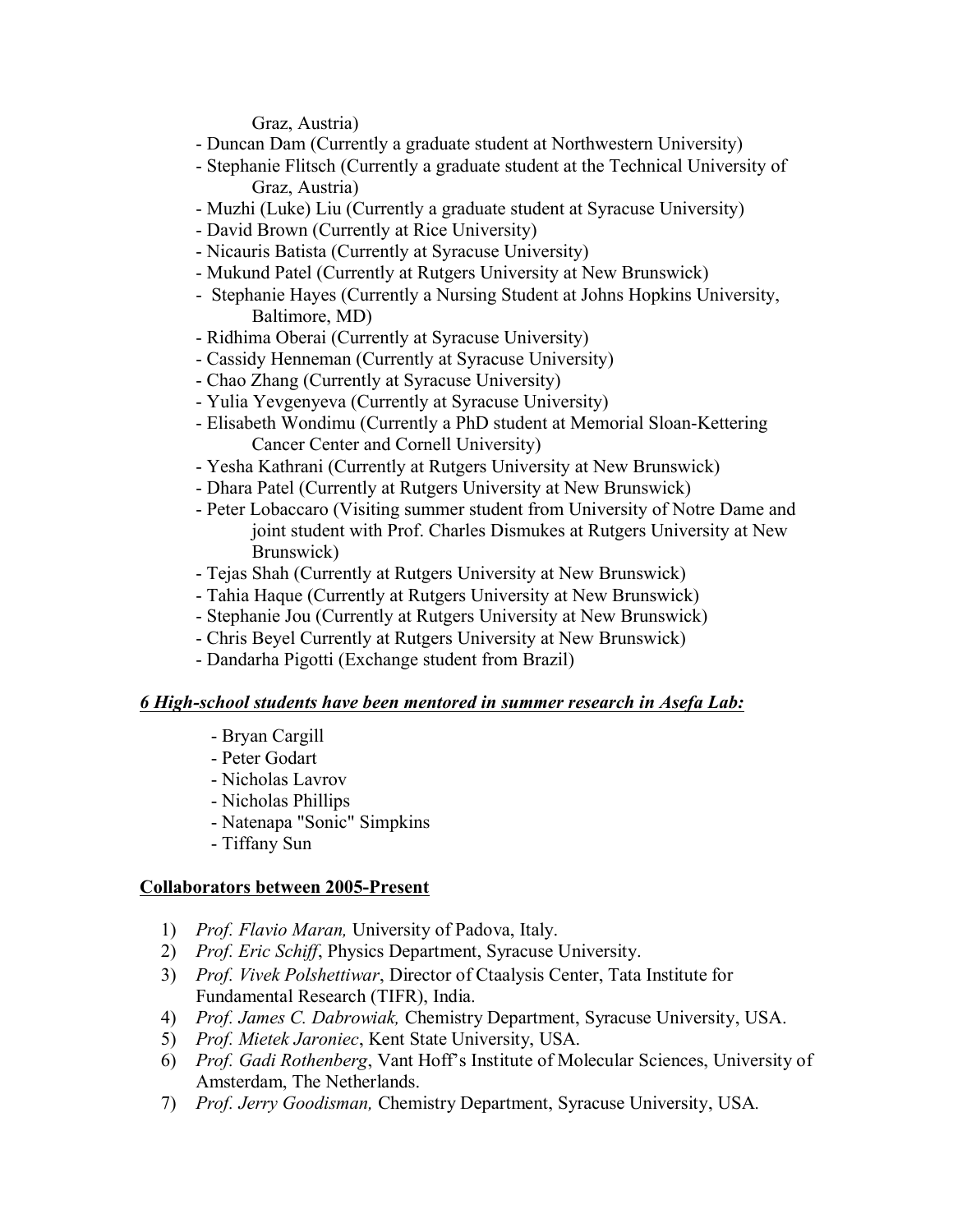- 8) *Prof. Vitor Almeida,* State University of Maringa, Maringa, Brazil.
- 9) *Prof. Michal Kruk*, College of Staten Island, City University of New York, NY, USA.
- 10) *Prof. Jing Li*, Department of Chemistry and Chemical Biology, Rutgers University, USA.
- 11) *Prof. Charles Dismukes*, Department of Chemistry and Chemical Biology, Rutgers University, USA.
- 12) *Prof. Abdul-Kader Souid,* SUNY Upstate Medical University, Syracuse, NY, USA / Department of Pediatrics, University of United Arab Emirates, UAE.
- 13) *Prof. Chris Howarth*, Department of Physiology, College of Medicine and Health Sciences, UAE.
- 14) *Prof. Ernest Adeghate*, Department of Anatomy, Faculty of Medicine & Health Sciences United Arab Emirates University, UAE.
- 15) *Prof. Alan Goldman*, Department of Chemistry and Chemical Biology, Rutgers University, USA.
- 16) *Prof. Robert Niederman*, Department of Molecular Biology and Biochemistry, Rutgers University, USA.
- 17) *Dr. Aurelien Di Pasquier*, Department of Materials Science and Engineering, Rutgers University, USA.
- 18) *Dr. Detlef Smilgies*, Cornell High Energy Synchrotron Radiation Source (CHESS), Cornell University, USA.
- 19) *Prof. Dunbar Birnie*, Department of Materials Science and Engineering, Rutgers University, USA.
- 20) *Prof. Edson Leite,* Materials Engineering Department, *Federal* University of *São Carlos*, São *Carlos*, Brazil.
- 21) *Prof. Evgeny Dikarev*, Department of Chemistry, SUNY at Albany, USA.
- 22) *Dr. Manoj B. Gawande*, Regional Centre of Advanced Technologies and Materials, Faculty of Science, Palacky University, Olomouc, Czech Republic.
- 23) *Dr. Eliška Mikmeková,* Institute of Scientific Instruments of the ASCR, Brno, Czech Republic.
- 24) *Prof. Marina Petrukhina*, Department of Chemistry, SUNY at Albany, USA.
- 25) *Prof. Laura Fabris,* Department of Materials Science and Engineering, Rutgers University, USA.
- 26) *Prof. Manish Chhowalla,* Department of Materials Science and Engineering, Rutgers University, USA.
- 27) *Prof. Tamara Minko*, Department of Pharmaceutics, Rutgers University, USA.
- 28) *Prof. Bozena Michniak-Kohn*, Department of Pharmaceutics, Rutgers University.
- 29) *Prof. Zhongwu Liu,* School of Materials Science and Engineering, South China University of Technology (SCUT), China.
- 30) *Prof. Kazuki Nakanishi*, Department of Chemistry, Kyoto University, Kyoto, Japan.
- 31) *Prof. Kayuyoshi Kanamori*, Department of Chemistry, Kyoto University, Kyoto, Japan.
- 32) *Prof. Xiaoxin Zou*, Department of Chemistry, Jilin University, China.
- 33) *Prof. Rafael Silva*, Department of Chemistry, Maringa State University, Brazil.
- 34) *Prof. Vitor Almeida*, Department of Chemistry, Maringa State University, Brazil.